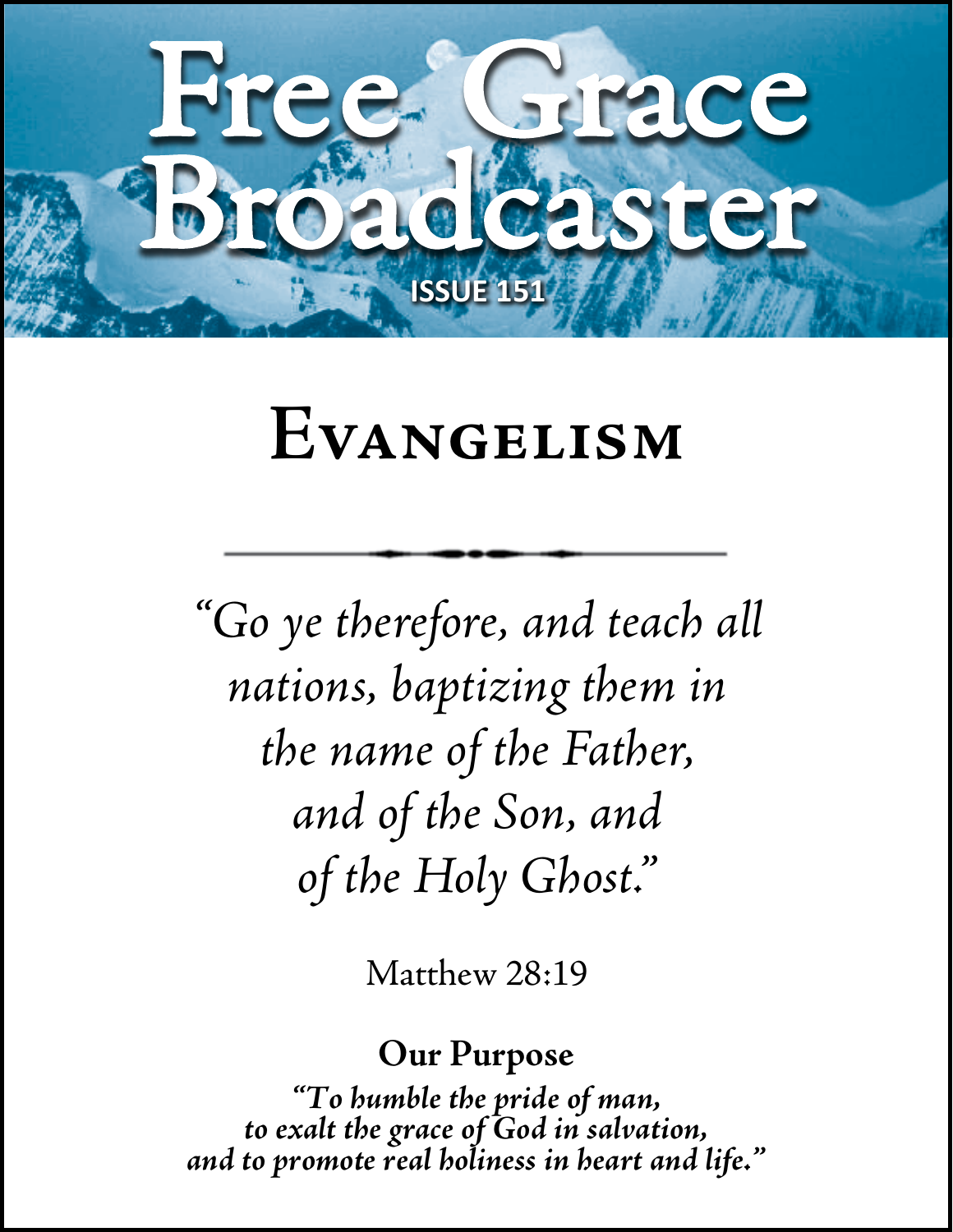# Free Grace Broadcaster

# EVANGELISM

### #151

# Contents

| Gospel Preaching Commanded          |     |
|-------------------------------------|-----|
| A. W. Pink (1886-1952)              |     |
| The Evangelization of the World.    |     |
| Alexander N. Somerville (1813-1889) |     |
|                                     |     |
| Ernest C. Reisinger (1919-2004)     |     |
|                                     |     |
| S. M. Houghton (1899-1987)          |     |
|                                     | .16 |
| Charles Bridges (1794-1869)         |     |
|                                     | .20 |
| Ernest C. Reisinger (1919-2004)     |     |
|                                     | .26 |
| <b>Richard Baxter (1615-1691)</b>   |     |
| <b>Paul Bassett</b>                 | .27 |

Published by Chapel Library • 2603 West Wright St. • Pensacola, Florida 32505 USA

*Sending Christ-centered materials from prior centuries worldwide*

<span id="page-1-0"></span>**Worldwide:** please use the online downloads worldwide without charge[, www.chapellibrary.org.](http://www.chapellibrary.org/) **In North America:** please write for your free subscription in print. The FGB is sent quarterly without charge. Chapel Library is a faith ministry that relies upon God's faithfulness. We seek His glory in all things, depending upon Him to supply our needs through those who freely desire to give and pray. We therefore do not solicit donations; you will only hear from us when you request materials or receive your subscription. We also do not share our mailing list, so your contact information will remain secure with us. Chapel Library does not necessarily agree with all the doctrinal views of the authors it publishes. © Copyright 2010 Chapel Library: compilation, abridgment, annotations.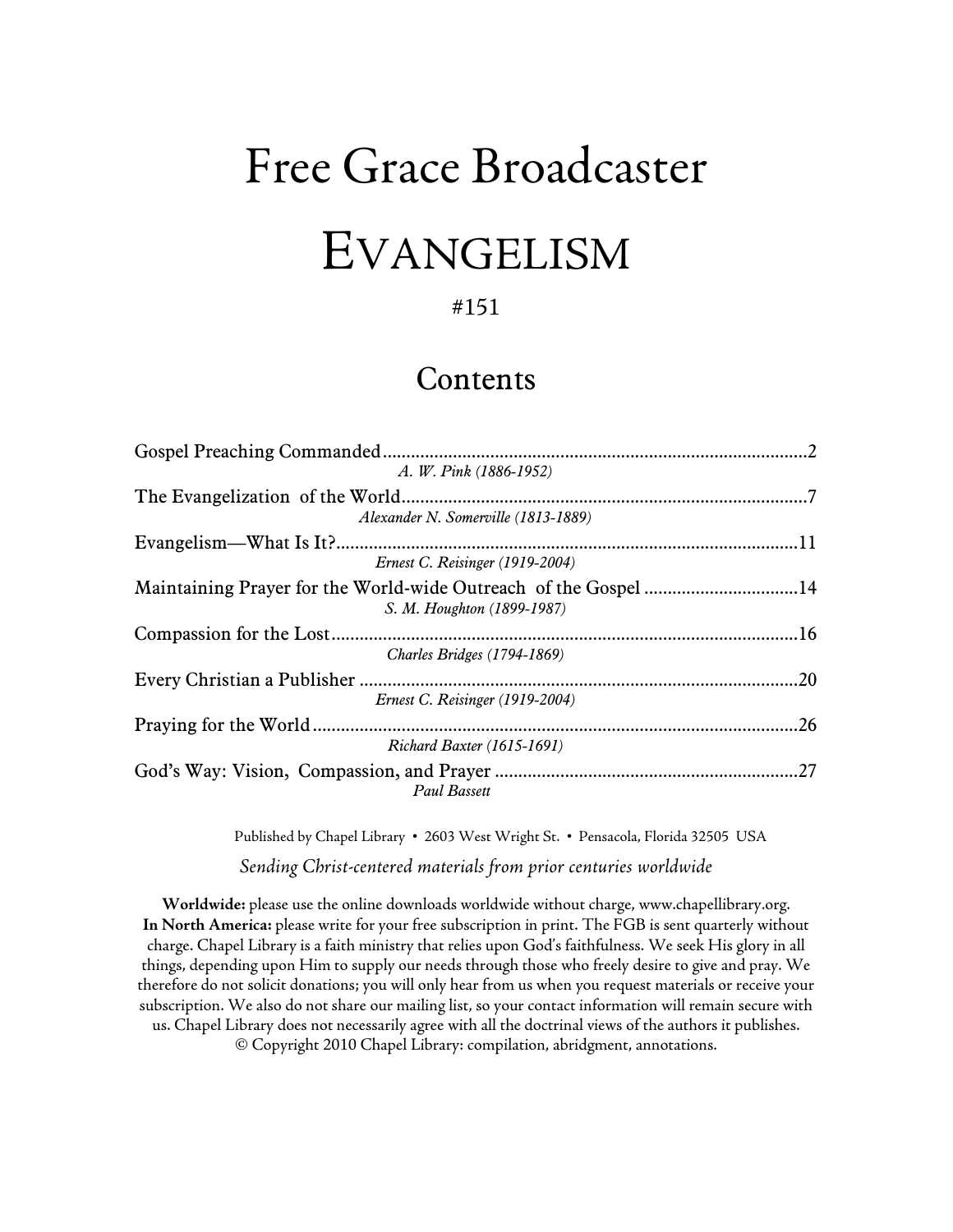# **GOSPEL PREACHING COMMANDED**

**A. W. Pink (1886-1952)**

**HERE** are those who misrepresent the doctrine of election in this way: Here I am sitting down at my table tonight with my family to tea. It is a cold winter's night, and outside on the street are some hungry starving tramps and children, **ALLERT** are those who misrepresent the doctrine of election in this way: Here I am sitting down at my table tonight with my family to tea. It is a cold winter's night, and outside on the street are some hungry starving tr so hungry and cold, and we are starving: won't you give us something to eat?" "Give you something to eat? No, you do not belong here, get off with you." Now people say that is what election means, that God has spread the gospel feast and some poor sinners conscious of their deep need come to the Lord and say, "Have mercy upon me," and the Lord says, "No, you are not among My elect." Now, my friends, that is not the teaching of this Book, nor anything like that. That is absolutely a false representation of God's truth. I do not believe anything like that, my friends, and I would not insult you by asking you to come here night by night and listen to anything like that.

1. COMPEL THEM TO COME IN. Now, then, here is the truth. God has spread the feast, but the fact is that nobody is hungry, and nobody wants to come to the feast, and everybody makes an excuse to keep away from the feast, and when they are bidden to come they say, "No, we do not want to," or "We are not ready yet." Now God knew that from the beginning, and if God had done nothing more than spread the feast, every seat at His table would have been vacant for all eternity! I have no hesitation in saying, there is not one man or woman in this church tonight but who made excuses time after time before you first came to Christ. You are just like the rest. You made excuses, so did I, and if God had done nothing more than just spread the feast, every chair would have been vacant; therefore, what do you read in that parable in Luke 14? Because the feast was not furnished with guests, God sent forth His "servants." Oh, put your glasses on. It does not say "servants," it says God sent forth His "servant" and told Him to "compel" them to come in that His feast might be furnished with guests. And there is not a man or a woman in this church tonight or in any other church that would ever sit down at the marriage-supper of the Lamb unless you had been compelled to come in, and compelled by God.

Well, you say, what do you mean by 'compelled?' I mean this, that God had to overcome the resistance of your WILL, God had to overcome the reluctance of your heart, God had to overcome your loving of pleasure more than loving of God, your love of the things of this world more than Christ. I mean that God had to put forth His power and draw you; and if any of you know anything of the Greek or have a Strong's Concordance, look up that Greek verb for "draw" in John 6:44, "No man can come to me, except the Father which hath sent me draw him." It means "use violence." It means to drag by force. There is not a Greek scholar on earth that can challenge that statement—I mean, and back it up with proof. It is the same Greek word that is used in John 21 when they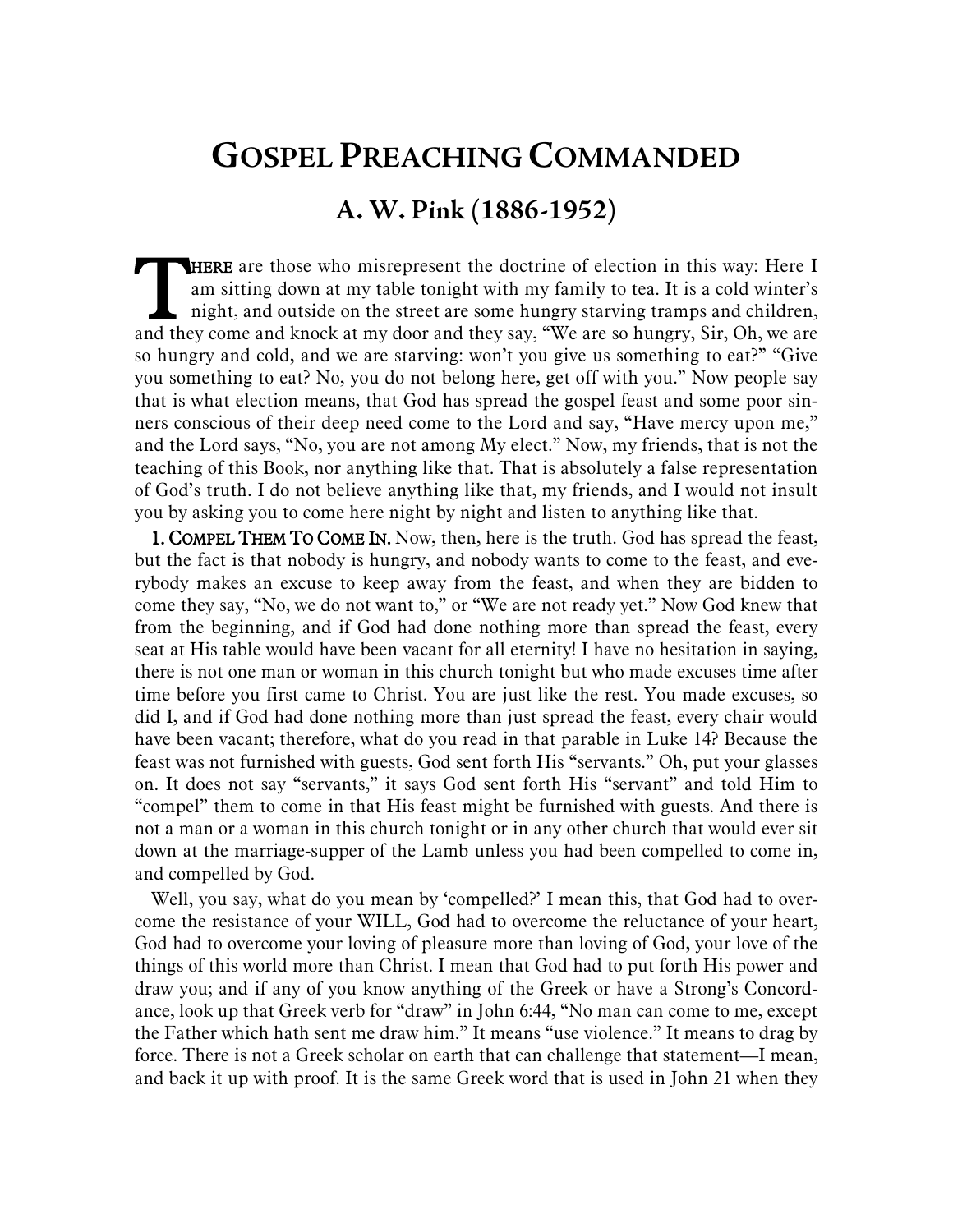drew the net to the land full of fishes. They had to pull with all their might, for it was full of fishes. They had to DRAG it. Yes, my friend, and that is how you were brought to Christ. You may not have been conscious of it, you may not have known inside yourself what was taking place, but every last one of us was a rebel against God, fighting against Christ, resisting His Holy Spirit, and God had to put forth almighty power and overcome that resistance and bring us to our knees; and if any of you object to that strong language, then I am here to tell you, you do not believe in the teaching of this Book on the absolute depravity of man.

Man is lost, and man is dead in trespasses and sin by nature. Listen, it is not simply that man is sick and needs a little medicine; it is not simply that man is ignorant and needs a little teaching; it is not simply that man is weak and needs a little hope: man is dead, dead in trespasses and sin, and only almighty power from heaven can ever resurrect him and bring him from death unto life. That is the gospel I believe in, and I do not preach the gospel because I believe the sinner has power in himself to respond to it. Well, you say, then what is the use of preaching the gospel if men are dead? What is the use of preaching it? I will tell you. Listen! Here was a man with a withered hand, paralyzed, and Christ says, "Stretch forth thine hand." It was the one thing that he could not do! Christ told him to do a thing that was impossible in himself. Well then, you say, why did Christ tell him to stretch forth his hand? Because divine power went with the very word that commanded him to do it! divine power enabled him to. The man could not do it of himself. If you think that he could, you are ready for the lunatic asylum, I do not care who you are. Any man or woman here who thinks that that man was able to stretch forth his paralyzed arm by an effort of his own will is ready for the lunatic asylum! How can paralysis move?

Well, I will give you something stronger than that. You need something strong today, you need something more than skim-milk; you need strong meat if ever you are going to be built up and grow and become strong in the Lord and the power of His might. Here is a man who is dead and buried, and his body has already begun to corrupt so that it stank. There he was in the grave, and Someone came to that graveside and said, "Lazarus, come forth." And if that someone had been anyone less than God Himself, manifest in flesh, he might have stood there till now calling, "Come forth." What on earth was the use of telling a dead man to come forth? None at all, unless the One Who spoke that word had the power to make that word good.

Now then my friends, I preach the gospel to sinners, not because I believe the sinner has any power at all in himself to respond to it: I do not believe that any sinner has any capacity in himself whatever. But Christ said, "The words that I speak unto you, they are spirit and they are life," and by God's grace I go forth preaching this Word because it is a word of power, a word of spirit, a word of life. The power is not in the sinner, it is in the Word when God the Holy Spirit is pleased to use it. And, my friends, I say it in all reverence; if God told me in this Book to go out and preach to the trees, I would go! Yes sir. God once told one of His servants to go and preach to bones and he went. I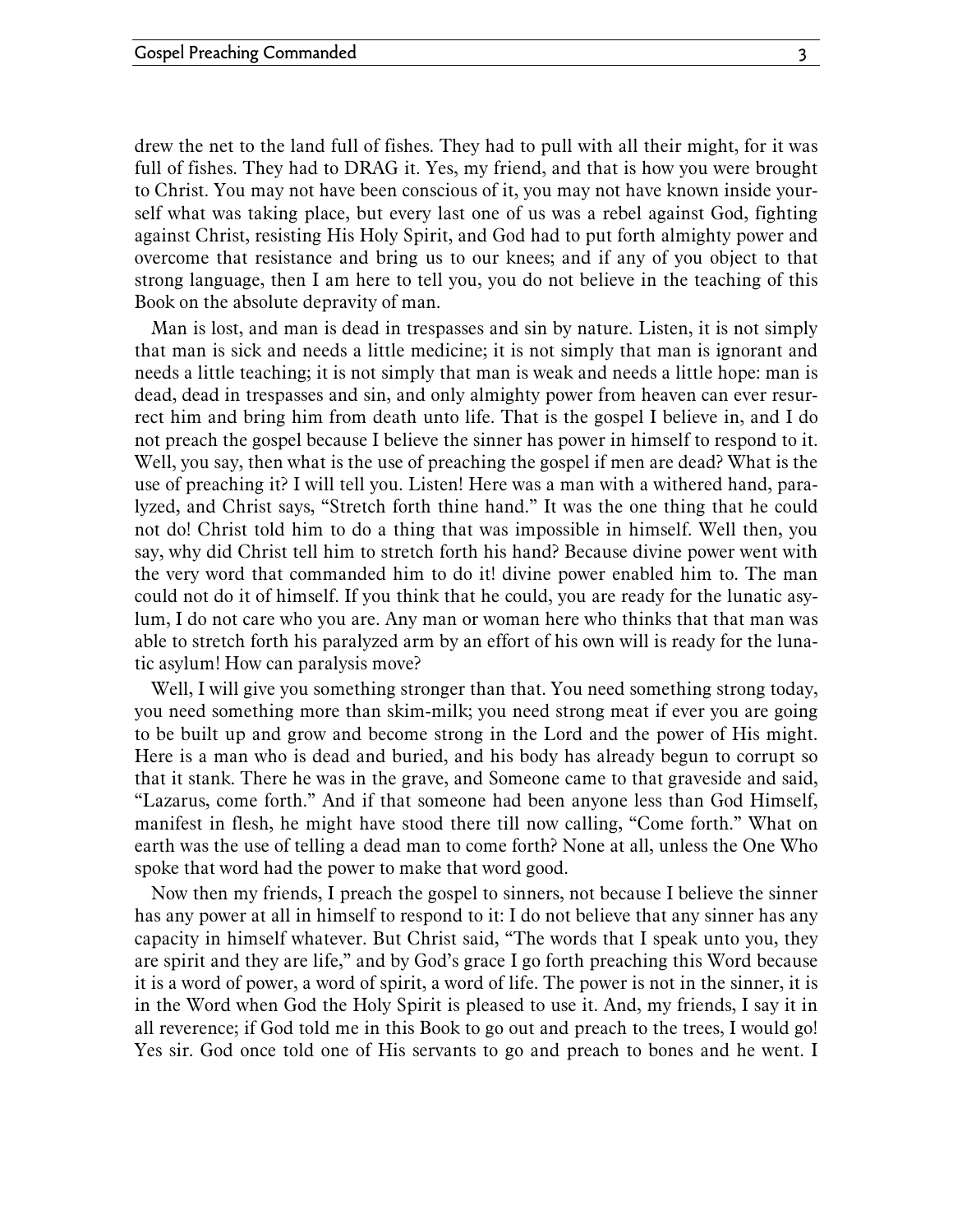wonder if you would have gone! Yes, that has a local application as well as a future interpretation prophetically.

2. PREACH THE GOSPEL TO EVERY CREATURE. Now the question arises again, why are we to preach the gospel to every creature, if God has only elected a certain number to be saved? The reason is, because God commands us to do so. Well, but, you say, it does not seem reasonable to me. That has nothing to do with it; your business is to obey God and not to argue with Him. God commands us to preach the gospel to every creature, and it means what it says—every creature—and it is a solemn thing. Every Christian in this room tonight has yet to answer to Christ why he has not done everything in his power to send that gospel to every creature! Yes, I believe in missions—probably stronger than most of you do, and if I preached to you on missions, perhaps I would hit you harder than you have been hit yet. The great majority of God's people who profess to believe in missions are just playing at them. I make so bold as to say of our evangelical denominations today that we are just playing at missions and that is all. Why my friends, there is almost half of the human race—think of it!—in this 20th century travel so easy and cheap, Bibles printed in almost every language under heaven, —and as we sit here tonight, there is almost half of the human race that never yet heard of Christ, and we have to answer to Christ for that yet! You have and I have. Oh, yes, I believe in man's responsibility. I do not believe in man's "freedom," but I do in man's responsibility, and I believe in the Christian's responsibility in a double way; and everyone of us here tonight has yet to face Christ and look into those eyes as a flame of fire, and He is going to say to us, I entrusted to you My gospel. It was committed as a "trust" to you (See 1Th 2:4). It is required in stewards that a man be found faithful.

Oh, my friends, we are playing at things. We have not begun to take religion seriously, any of us. We profess to believe in the coming of Christ, and we profess to believe that the one reason why Christ has not come back yet is because His Church, His Body, is not yet complete. We believe that when His Body is complete He will come back. And my friends, His "body" never, never, will be complete until the last of His elect people will be called out, and His elect people are called out under the preaching of the gospel by the power of the Holy Spirit; and if you are really anxious for Christ to come back soon, then you had better be more wide awake to your responsibility in connection with taking or sending the gospel to the heathen!

Christ's word, and it is Christ's Word to us, is "Go ye into all the world and preach the gospel." He does not say "Send ye." He says "Go ye," and you have to answer to Christ yet because you have not gone! Well, you say, do you mean by that that every one of us here tonight ought to go out to the mission field? I have not said that. I am not any man's judge. Many of you here tonight have a good reason which will satisfy Christ why you have not gone. He gave you work to do here. He put you in a position here. He has given you responsibilities to discharge here, but every Christian who is free to go, and does not go, has to answer to Christ for it yet.

"Go ye into all the world." Well then, you say, Where am I to go? Oh, that is very easy. You say, easy? Yes, I mean it: it is very easy. There is nothing easier in the world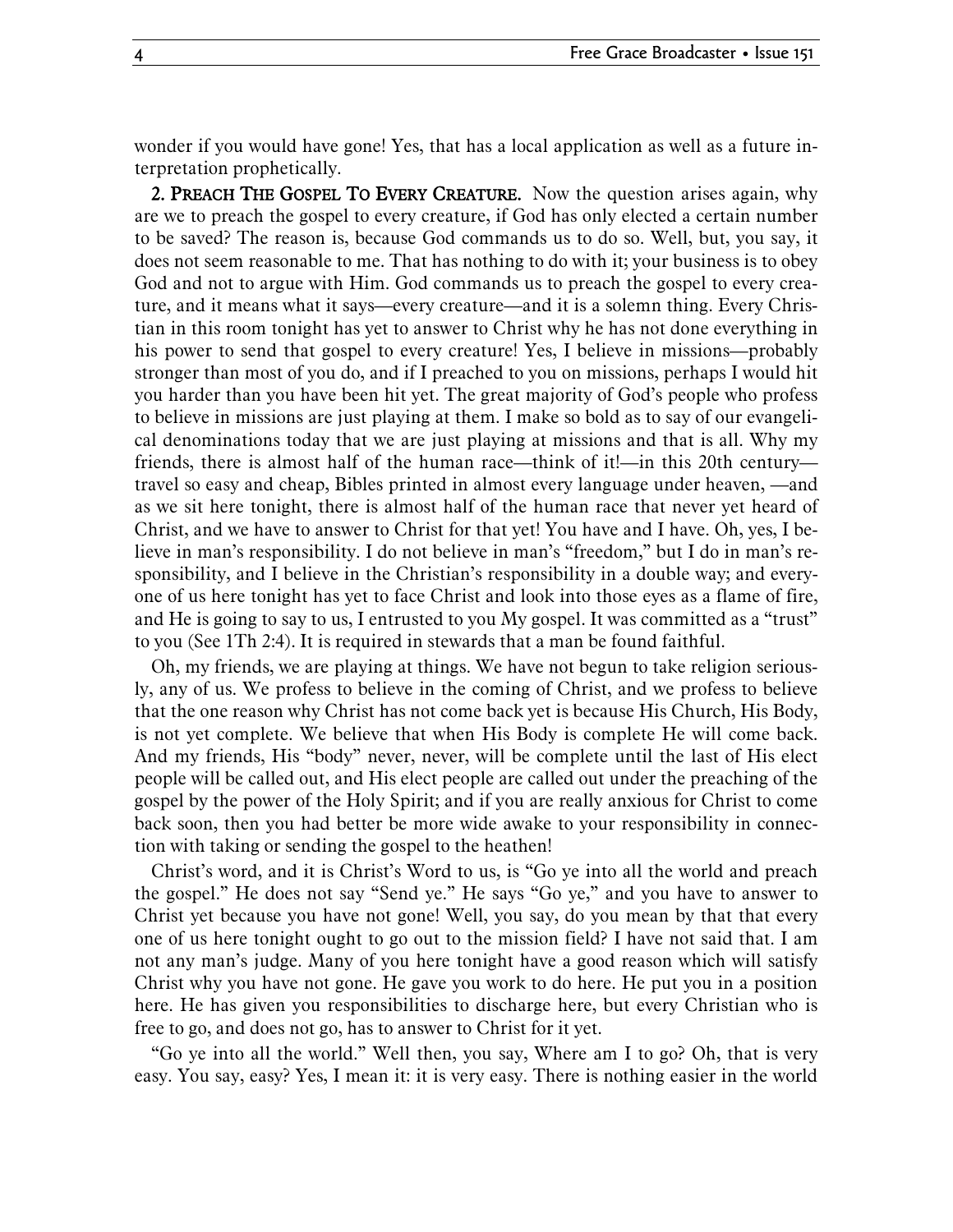\_\_\_\_\_\_\_\_\_\_\_\_\_\_\_\_\_\_\_\_\_\_\_

than to know where you ought to begin missionary work. You have it in the first chapter of Acts and the eighth verse: "Ye shall receive power after that the Holy Ghost is come upon you: and ye shall be witnesses unto Me both in Jerusalem [that is the city in which they were] and in all Judea [that is the State in which their city was], and in Samaria [that is the adjoining State], and unto the uttermost part of the earth." If you want to begin missionary work, you have to begin it in your home-town; and my friends, if you are not interested in the salvation of the Chinese in Sydney, then you are not really interested in the salvation of the Chinese in China, and you are only fooling yourselves if you think you are! Oh, I am calling a spade a spade tonight. If you are anxious about the souls of the Chinese in China, then you will be equally anxious about the souls of the Chinese here in Sydney; and I wonder how many in this building tonight have ever made any serious effort to reach the Chinese in Sydney with the gospel! I wonder? I wonder how many here tonight have been round to the Bible House in Sydney and have said to the Manager there, "Do you have any New Testaments in the Chinese language, or do you have any Gospels of John in the Chinese language? How much are they per hundred? or per dozen?" And I wonder how many of you have bought a thousand or a hundred, and then have gone round to the houses in the Chinese quarter and have said, "My friend, this is a little gift that will do your soul good if you will read it."

Ah, my friends, we are playing at missions, it is just a farce, that is all! "Go ye" is the first command. Go where? Those around me first. Go what with? The Gospel! Well, you say, "Why should I go?" Because God has commanded you to! Well, you say, "What is the use of doing it if He has just elected certain ones?" Because that gospel is the means that God uses to call out His own elect, that is why! You do not know, and I do not know, and nobody here on earth knows, who are God's elect and who are not. They are scattered over the world, and therefore we are to preach the gospel to every creature, that it may reach the ones that God has marked out among those creatures.

From a sermon preached in Sydney during his Australian ministry in the 1920s.

"It is a great thing to be a Christian. The very name is a noble one, beyond all the noble names of earth. The thing itself is inconceivably blessed and glorious. Much, then, is expected of you. Do not disgrace the old family name. Do nothing unworthy of Him who represents you in heaven, and whom you represent on earth. He is faithful to you; be you so to Him. Let men know what a Lord and Master you serve. Be His witnesses; be His mirrors; be His living epis-

A.W. Pink (1886-1952): Pastor, itinerate Bible teacher, voluminous author of Studies in the Scriptures and many books including his well-known The Sovereignty of God. Born in Great Britain, immigrated to the U.S., and later returned to his homeland in 1934.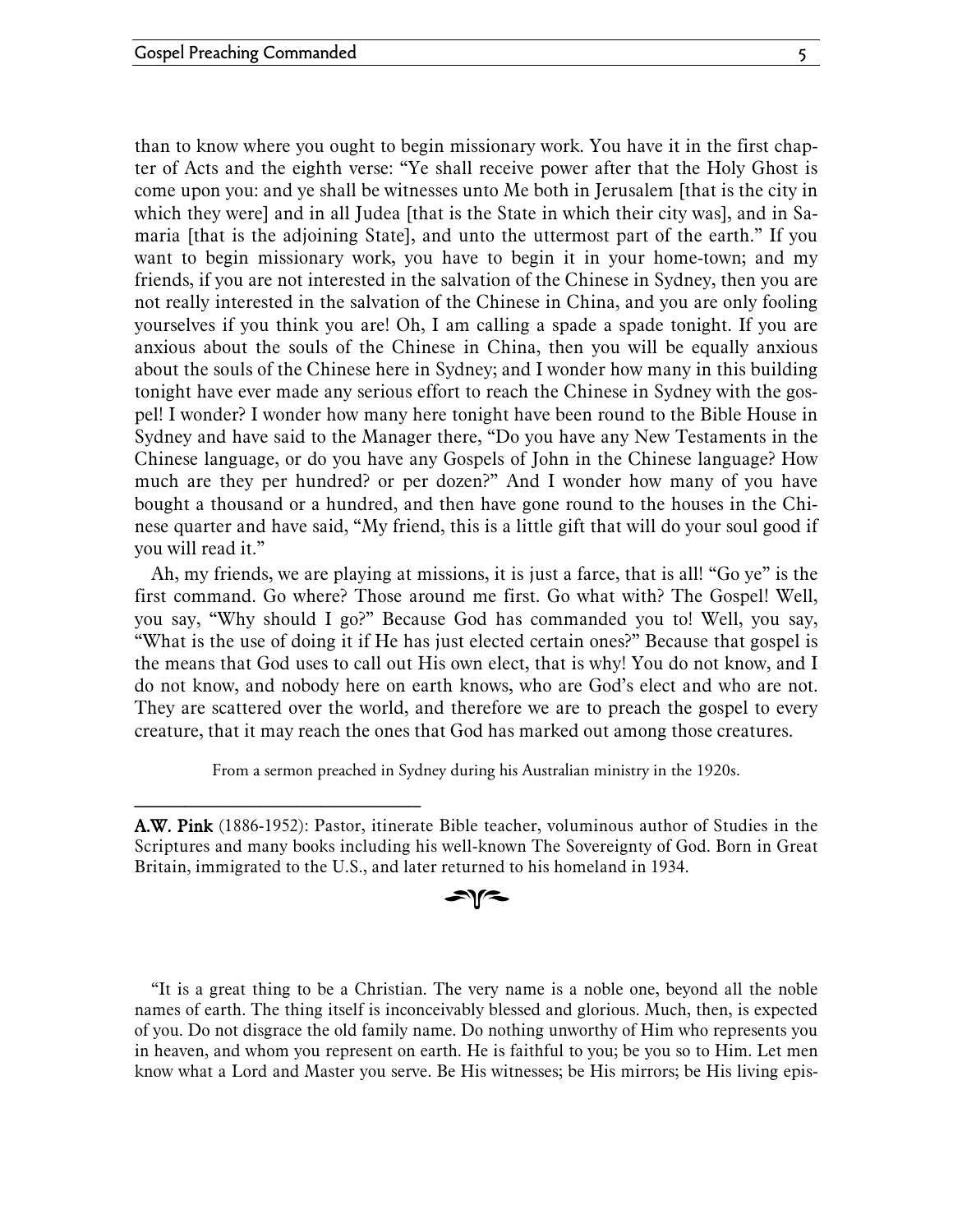tles. Let Him speak through you to the world. Let your life tell your fellow-men what He is, and what He is to you. Speak well of Him to men, as He speaks well of you to God. He has honoured you by giving you His name; He has blessed you by conferring on you sonship, and royalty, and an eternal heritage: see that you do justice to His love, and magnify His greatness." *—Horatius Bonar, Follow the Lamb, 1861.*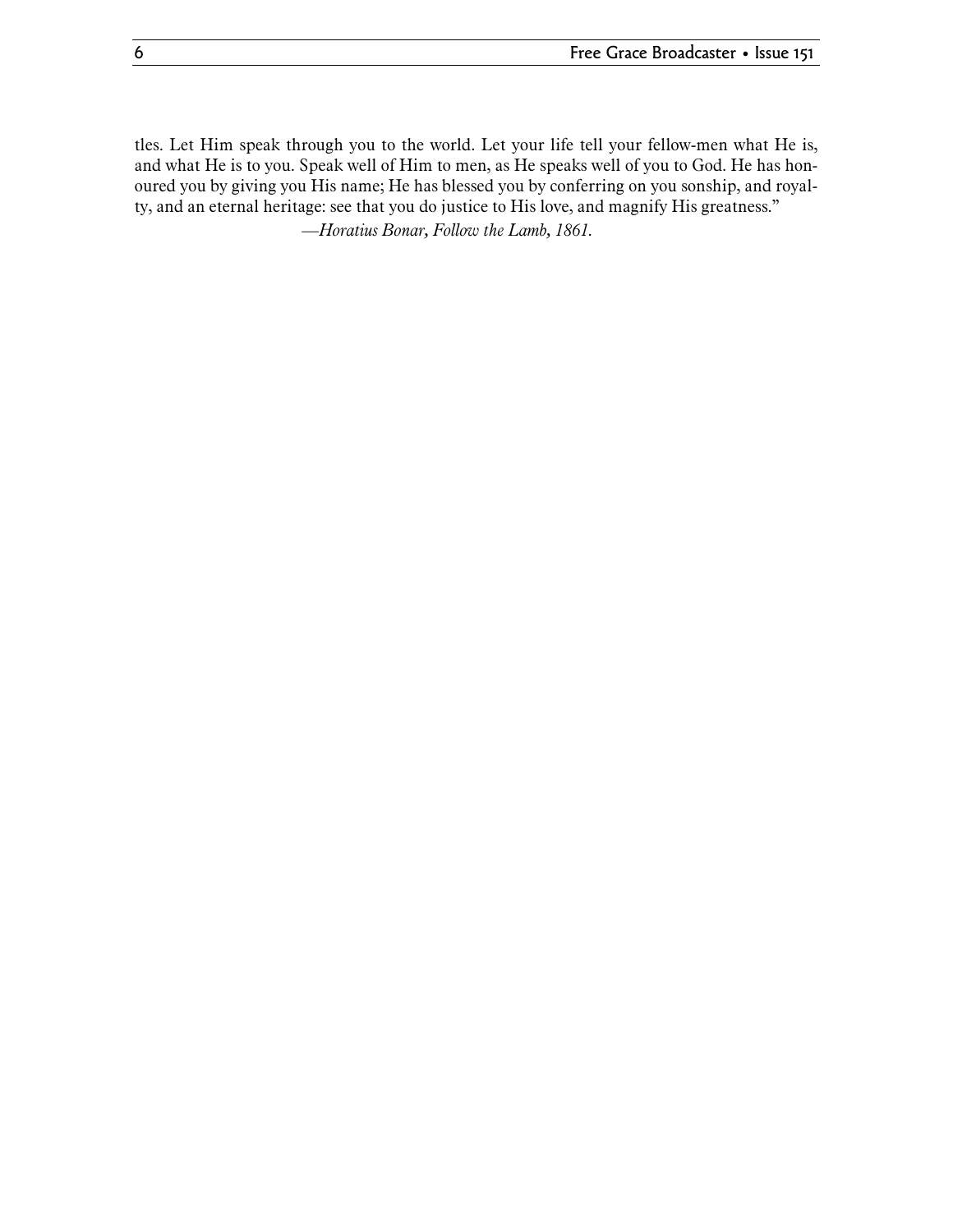# **THE EVANGELIZATION OF THE WORLD**

# **Alexander N. Somerville (1813-1889)**

<span id="page-7-0"></span>1. SOUL. Are we really willing to face the enterprise which Christ sets before us? Much depends on what I may call soul for this object. By that I mean the possession of an overmastering sense of obligation to fulfill Christ's commission, confidence in the Lord's promised presence in the discharge of it, an invincible assurance that the preaching of the Cross is the one instrumentality for the conversion of men, reliance on His providence to open doors of entrance into kingdoms, and, more than all, a burning love to Christ Himself, an unfaltering enthusiasm for the salvation of men, an inflexible determination to persevere, conquer, or die.

2. PRAYER. The greatest, the most responsible, the busiest, and most successful servants that Christ ever had divided their functions into two departments. 'We will give ourselves continually to prayer and to the ministry of the Word.' What would be thought of dividing the twelve hours of our day by giving six hours to prayer for the Gospel, and six to the ministry of the Word? Had all Christ's servants acted thus, could any one estimate how mighty the results on the world would be today? What should be the tenor of our prayers? If the promises of God may be regarded as molds, our prayers should be like liquid metal poured into them, in dimension corresponding with the capacity of the mold, and taking on all the lines, grooves, and figuring of the interior. If, then, we find such promises as these, "The earth shall be filled with the knowledge of the glory of the Lord, as the waters cover the sea," a promise twice given in Scripture, and which has many corresponding with it, our prayers should be commensurate with the promise. We are not to pass by molds, even of extremely limited capacity, by all means let us match the great promises of God with great prayers. Doubtless this is pleasing to God. In what manner God may see fit to fulfill His promises is quite another consideration. But would it not be well could we train ourselves to take up all the countries of the world in detail, and make mention of them systematically before God? There are persons who have attempted to do this every day of their lives, while others divide the world into portions, and take these up on successive days. I mean a pocket atlas, which should be spread like Hezekiah's letter before the Lord, and be gone over carefully from day to day, and from year to year, so that every kingdom, capital, island, and ocean shall be individually remembered. If this were done on an extensive scale among Christians, blessed issues would ensue.

If we find that individuals are employed to change the face of continents by exploration or personal effort, why may not individuals equally prevail when they, by prayer, lay hold of the arm of the Almighty? The answer to your prayers may come by God sending you as evangelists or settlers to the very lands for which you have prayed; or by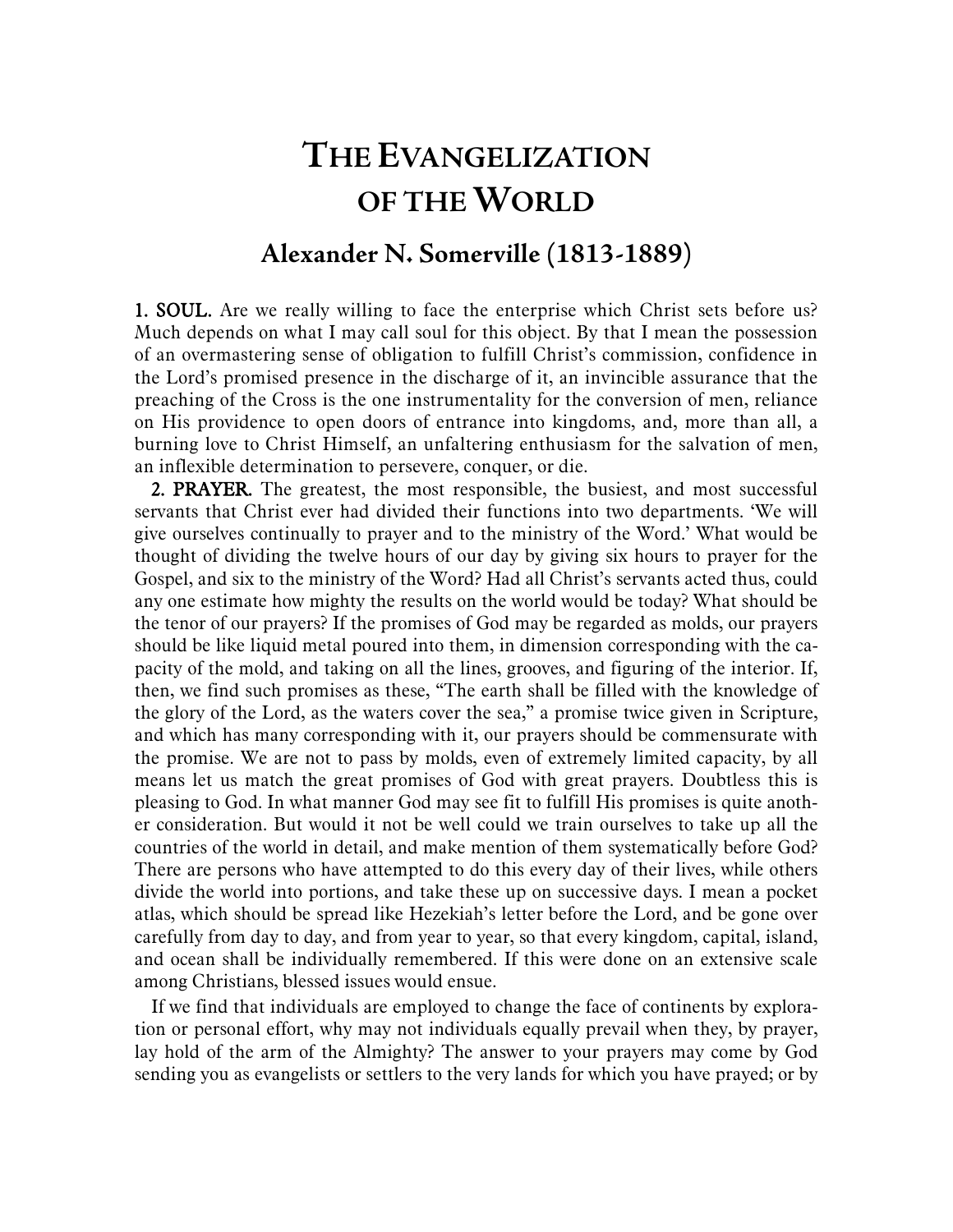enabling you to write a volume which may stir the missionary activity of hundreds, or to prepare hymns that may be sung in every land and tongue. God may enable you, by your addresses as ministers, professors, and laymen, to rouse congregations and entire synods to their duty to the heathen, as well as to call forth the Christian enthusiasm of young men in our colleges and universities; and mothers in Israel, like Hannah, Lois, and Eunice, may, through prayer, be the means of sending forth a Carey, a Henry Martyn, a Duff, or a William Burns. I believe that the Day will declare that solitary individuals have, simply by their prayers, prevailed to introduce the Gospel into vast and populous dominions.

The ancient Jewish Church was not directly evangelistic; yet, like David, who prepared the materials for the temple which another was to build, the Jewish Church provided an immense store of intercessions which became available a thousand years afterwards. If you search the Book of Psalms you will find that upwards of forty of them contain prayers for, or references to, the spreading of the gospel among the nations. These prayers were answered when the hour for the reconciling of the world arrived. The Gentiles can never discharge their obligation to the Jewish Church for its prayers in their behalf in these sacred songs.

3. ACTION. But prayer must be associated with ACTION. In view of the seemingly insoluble problem, how the multitudinous populations of the world are to be reached with the Gospel, and our readiness to faint at the thought of the impracticability of the effort, I would venture to ask—Was the condition of mankind, let us say, such as it is at this moment, actually present to the eye of Christ when He gave the imperative commission—'Go and make disciples of all nations?' Or, on the other hand, are we to suppose that the commission was only temporary, and that now, with millions today still waiting to be evangelized, He would say to us—The business is too weighty, the commission is accordingly suspended, and no longer in force? For my part, I cannot bring myself to believe that any change has taken place on the commission or in the obligation to fulfill it. In that case I must put myself in the position of those originally addressed by the Lord Jesus, and recognize that the command is binding on me in common with others to lay out my life in the execution of it. This consideration must sustain me in the face of all incredulity, and of the ridicule that may be launched against me. It may not be ours to convert the world, but our Commander's orders are explicit, to carry the glad tidings to every soul.

May it not be that, instead of the commission waning in its terms, it is only now, when the world teems with billions of sinners, that the four "Alls" of Christ's majestic utterance are starting into their full significance and brilliancy, like the four angular stars in the constellation of the Southern Cross?

*"All power is given unto me. All nations go ye and disciple. All my commandments teach them to observe. All the days till the end of the world I am with you."*

4. SCOTLAND. …Would that, like the veil destined to fall from Israel when they shall turn to the Lord, a similar veil might fall from our Scottish eyes, so as to disclose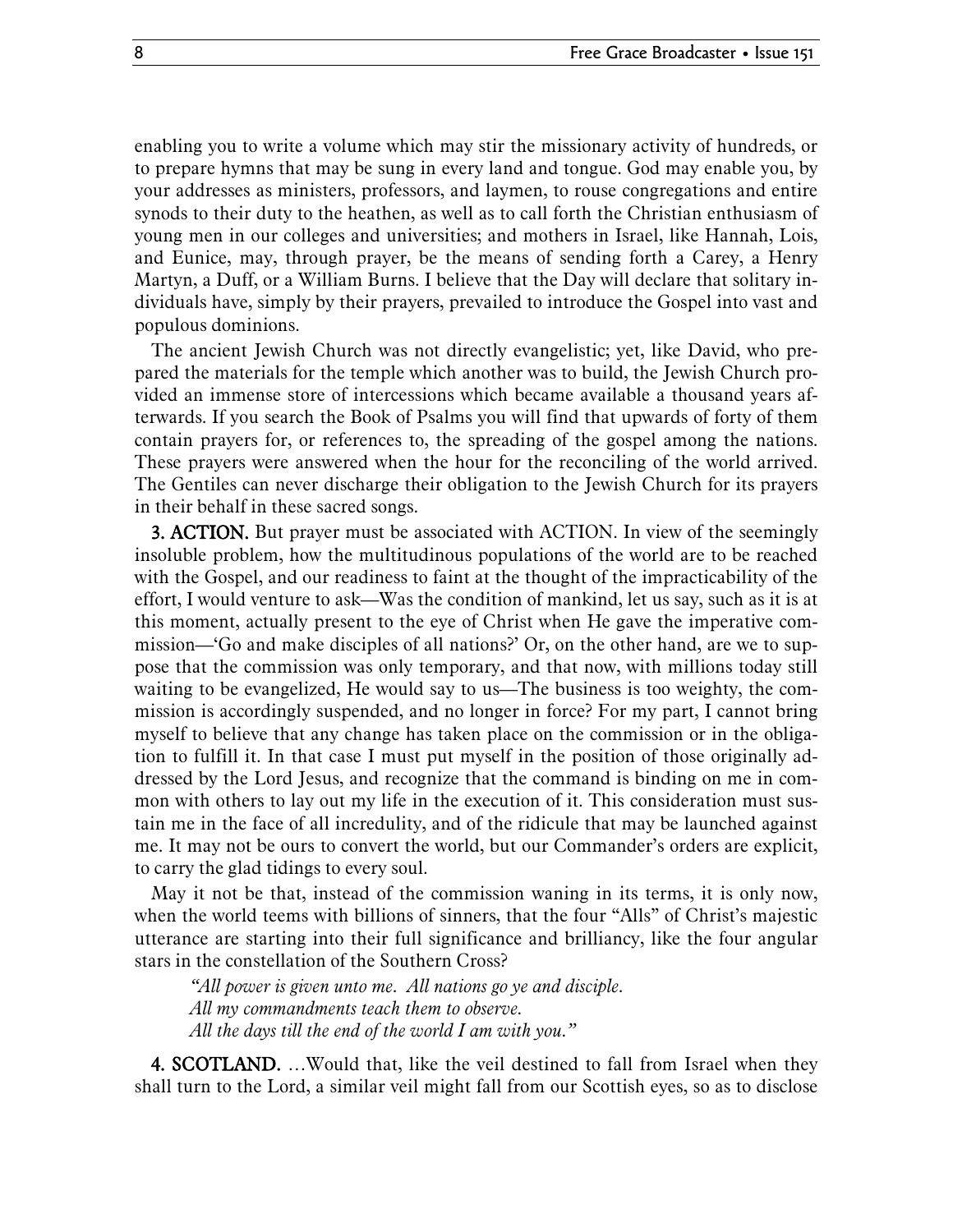to us the unhappy condition of mankind, our responsibility with regard to them, and the privilege and opportunity granted to us today, which if neglected shall return never, never, never! The nations of the world seem standing with outstretched arms, and with wistful looks calling to us, 'Come over and help us.' Could we only see them and hear their plaintive cries our hearts would be profoundly moved. For my own part, these soft voices of the nations, though in one sense unspeakably sad, have an intonation sweet and powerful as of a choir of angels, for in them I hear the voice of Jesus Himself. Let Scotland then open her ear, her sympathy, and her purse, and be ready to take the front, as in other circumstances she has done in days of old.

5. BRITISH CHURCHES. ... The time is surely come when the entire Christianity of the British Isles should be aroused to meet the ever-accumulating necessities of a dying world. Apart from the rampant materialism and supercilious agnosticism abroad in society, there is undoubtedly in the Churches a widespread indifference, a lurking skepticism, an ignoring of the saving doctrines of the gospel, the substitution of ritual observances in place of the new birth and spiritual life. Indeed, there is a strange blight resting even on those that are evangelical. And there is a pretty general complaint of an absence of power in the ministrations of the Church generally, that her services are uninteresting and even wearisome, while few conversions are said to be taking place under the ordinary ministry.

Could we conceive of any means more likely to lead to an extensive revival of vital religion in the Church at large than that she should be started into action—ministers and people alike—by the trumpet call to arise, go forth, and subdue the kingdoms for Christ! Were the Churches to realize that the function of their existence is to spread Christ's name in the earth, would not the result bear resemblance to what is promised to the Gentiles…—life from the dead? What! Shall the Churches in their supineness leave it to others…? Who should be the Salvation Army for the world if not the universal Church of Christ!

6. THE PAROUSIA. There seems an impression that, because the condition of the world is so deplorable after nineteen centuries of Christianity, the only hope for mankind lies in the second coming of Christ Himself. We hail the thought of the Lord's coming. And should He come while we are engaged fulfilling His orders, 'Blessed shall that servant be whom his Lord when He cometh shall find so doing.' If Christ comes soon, then the present is our one priceless opportunity before He appears to labor on behalf of His kingdom. Be it ours to take care lest our misapprehension of the blessed hope of His second coming should neutralize the influence of His first.

7. NOTHING SHALL BE IMPOSSIBLE. Let us then as one man arise, and without presuming to say in what manner God's purposes or the world are to be accomplished, or pronouncing in any way as to the time and season of our Lord's return, but ever lovingly waiting for His appearing, let us not be ashamed to say that the business immediately laid to our hand is to face the heathenism of millions of our fellow-creatures who have never yet heard the gospel. What! Shall experts tell us there are 160 million who at this hour bear the name of 'Reformed', and shall the enterprise be considered ex-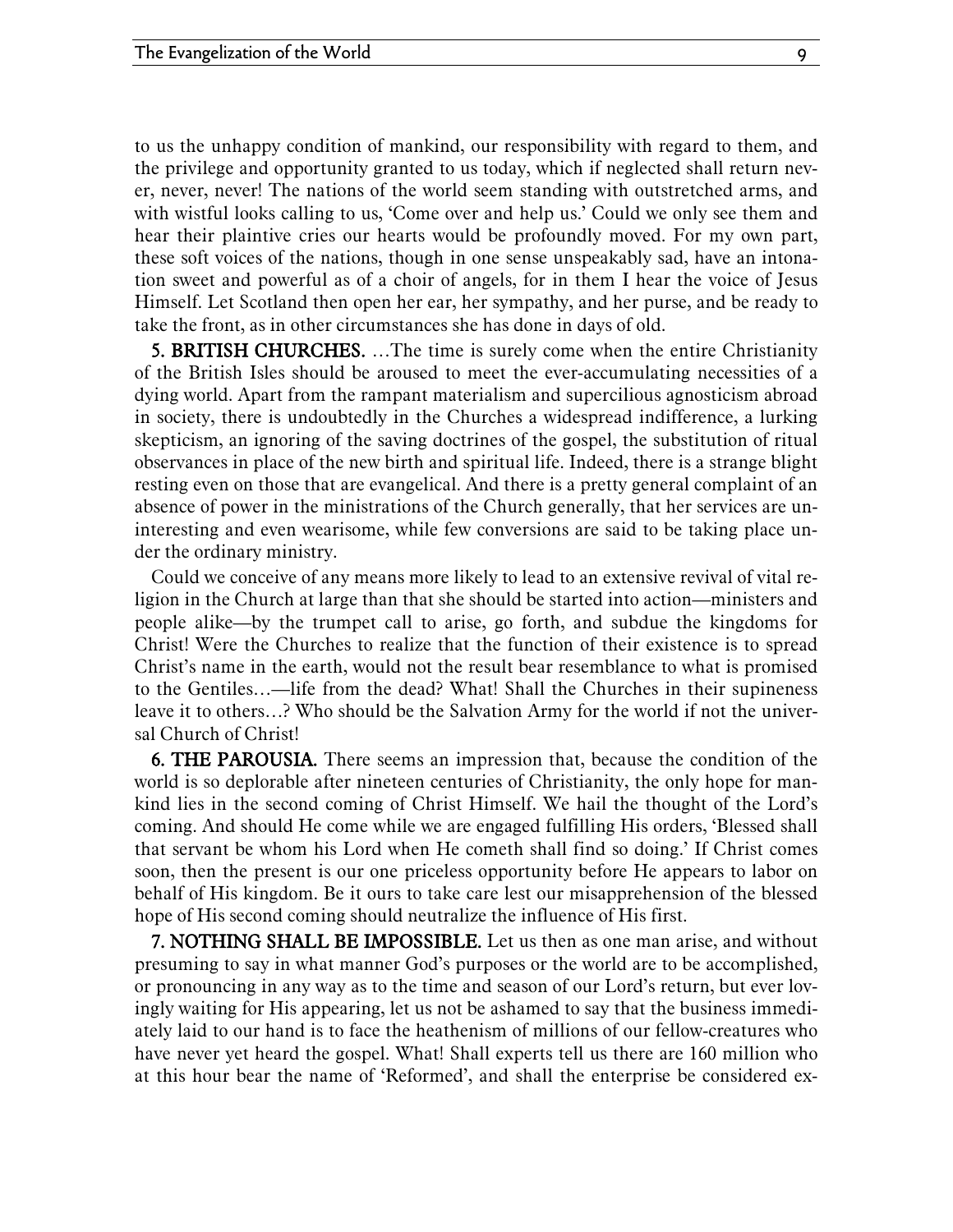travagant? Rather let us sound the trumpet throughout Christendom, and summon these millions to the rescue. Did not Jesus love us, seek us in our misery, and die for us? Has His eye ceased to rest on us one day since He went to Heaven? And shall His last request fall on unbelieving and reluctant ears? The Lord forbid. Let our compassionate eye then rest on the nations whom as His inheritance He has entrusted to us, lying in ignorance, weltering in sin, and crushed under the bondage of man's great adversary, and hasten to have our place among those of whom it is said "How beautiful …are the feet of him that bringeth good tidings, that publisheth salvation; that saith unto Zion, Thy God reigneth!" (Isa 52:7). "…If ye have faith as a grain of mustard seed, ye shall say unto this mountain, Remove hence to yonder place, and it shall remove, AND NOTHING SHALL BE IMPOSSIBLE UNTO YOU" (Mat 17:20).

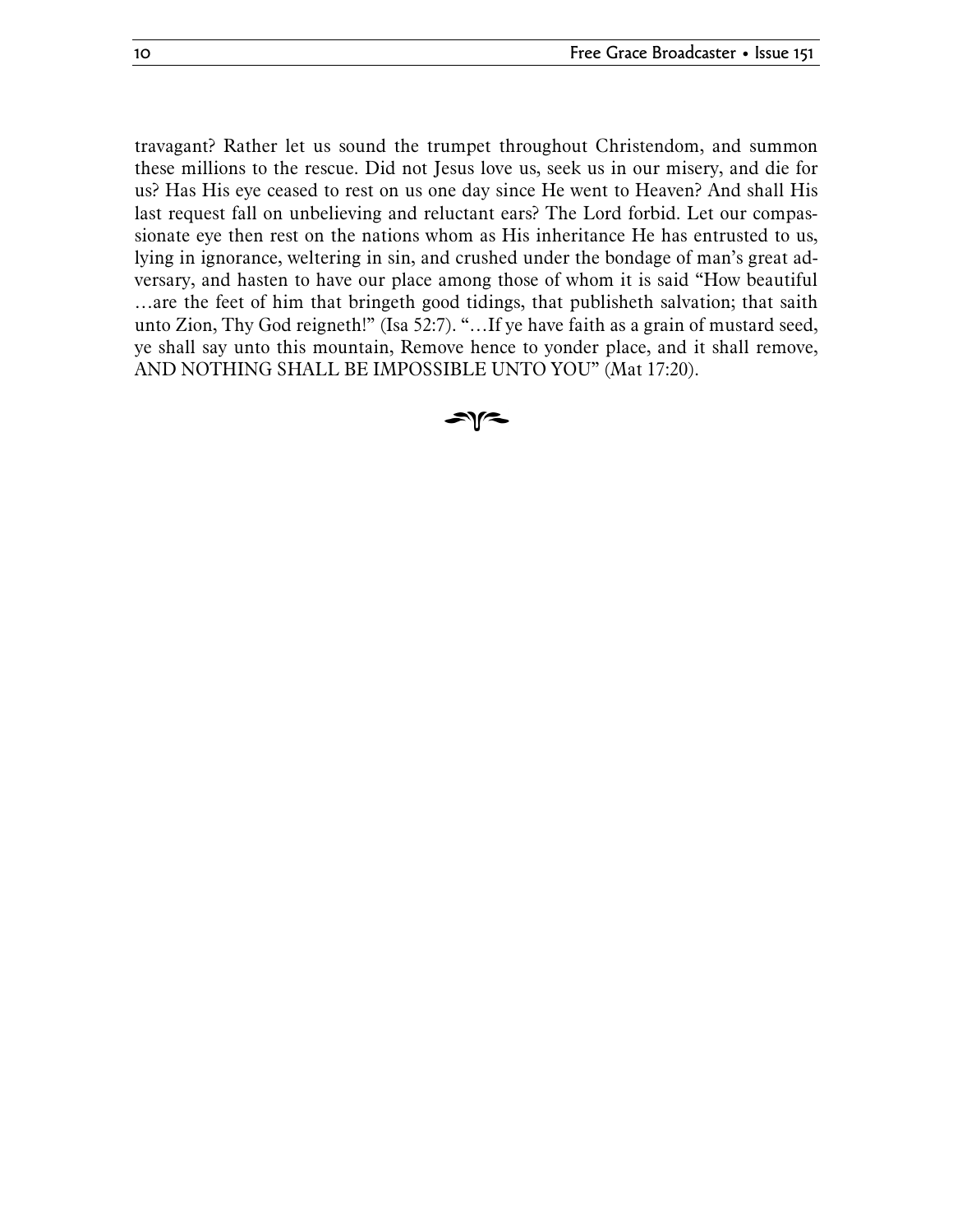# **EVANGELISM—WHAT IS IT?**

### **Ernest C. Reisinger (1919-2004)**

<span id="page-11-0"></span>VANGELISM is the communication of a divinely inspired message that we call the gospel. It is a message that is definable in words, but must be communicated in word and power. "For our gospel came not unto you in word only, but also in power, and in the Holy Ghost, and in much assurance…" (1Th 1:5). That message begins with information and includes explanation, application and invitation. **Executed** the

The information is how God, our Creator and Judge, in mercy, made His Son a perfect, able and willing Savior of sinners. The invitation is God's summons to mankind to come to that Savior in faith and repentance, and find forgiveness, life and peace.

"And this is his commandment, that we should believe on the name of his Son Jesus Christ, and love one another, as he gave us commandment" (1Jo 3:23). "Jesus answered and said unto them, This is the work of God, that ye believe on him whom he hath sent" (Joh 6:29).

The definition of evangelize is as follows: "To present Jesus Christ to sinful men, in order that they may come to put their trust in God, through Him to receive Him as their Saviour and serve Him as their King in the fellowship of His church." You will notice that this definition is more than "winning souls," or saving people from hell, or saving them from their personal problems, or from life's casualties, and you will notice that the definition includes serving Christ in His church. Much present-day evangelism would not fit this definition.

Evangelism Is a Good Work

We want to consider evangelism as a good work, and we must ask, "What determines a good work?" There are three things that determine when a work is a good work.

*First,* a good work must be done by a right rule, and in the case of evangelism, that rule is the Word of God. We must examine all we do and say in evangelism by the Word of God. That is going to be shocking and revealing, but, this will be our only appeal—the Word of God. The question is not going to be, "Does it work?" but, "Is it true?" "Is it biblical?" The Jehovah's Witnesses' system works because they get converts, but is it true?

*Second,* a good work must have a right end in view. What is that end? The glory of God! God's grace, mercy, and power will be glorified in the salvation of souls, or, His righteousness, holiness, and justice will be glorified in the damnation of ungodly rejectors of His revelation. Therefore, our job is to be true to the message of evangelism, regardless of the results.

When a preacher of a church tries to effect that which only God can effect, it has shifted from God-centered evangelism to man-centered evangelism. Therefore, the end we must have in view in God-centered evangelism must be first and foremost, the glory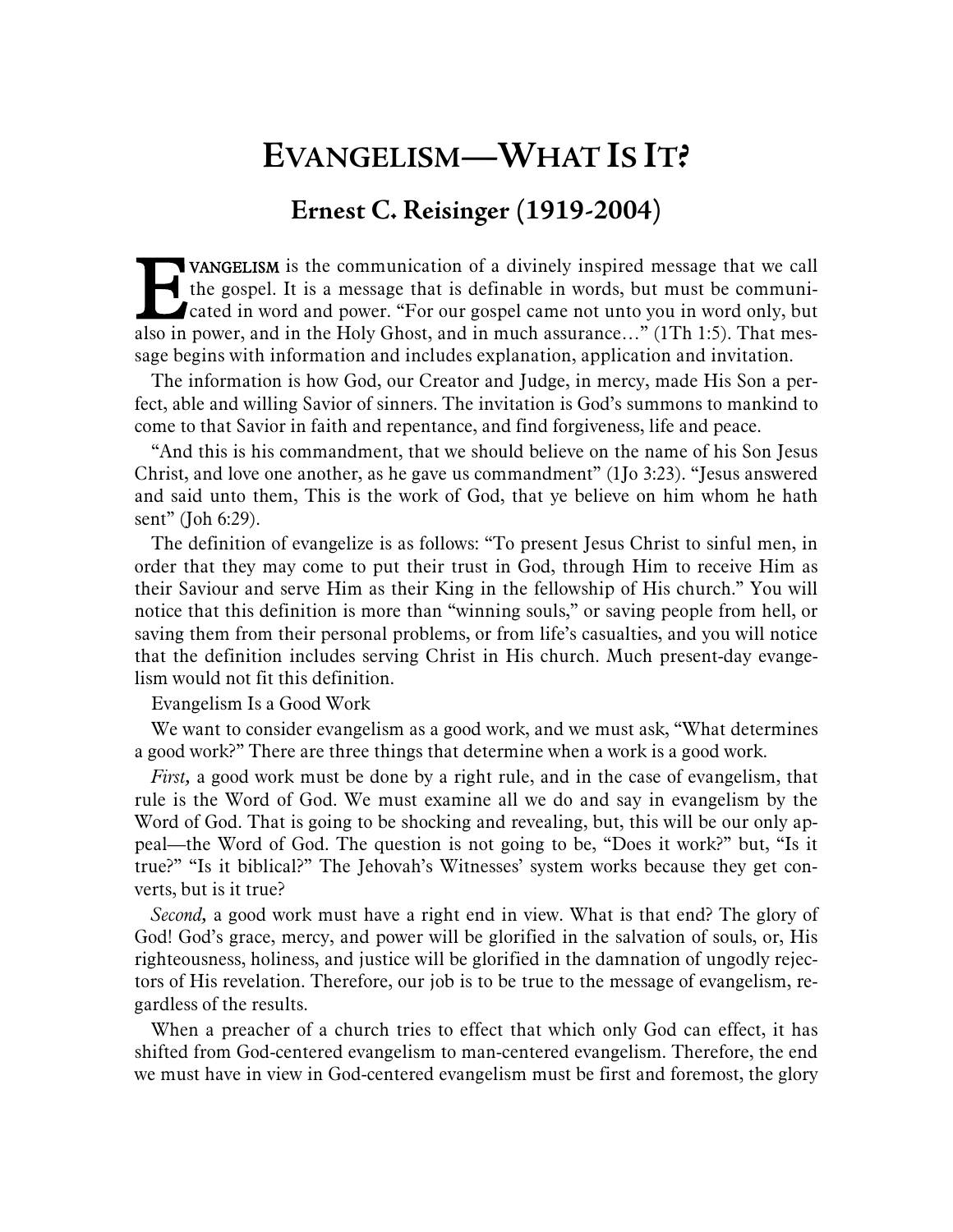of God. If our end is only man, then our evangelism will soon become man-centered, which represents most modern evangelism.

*Third,* a good work must have a right motive. What is the right motive in Godcentered evangelism? There are two proper motives:

1. Love to God and concern for His Glory.

2. Love to man and concern for his good.

Both of these motives spring from the Ten Commandments. Let me explain what I mean. When Jesus was asked by the lawyer, "Master, which is the great commandment in the law?" Jesus said unto him, "Thou shalt love the Lord thy God with all thy heart, and with all thy soul, and with all thy mind. This is the first and great commandment. And the second is like unto it, Thou shalt love thy neighbour as thyself. On these two commandments hang all the law and the prophets" (Mat 22:36-40). Here our Lord gave a summary of the Ten Commandments.

Now, I said our motive for the good work of God centered evangelism must be: (1) love to God and concern for His glory, and (2) love to man and concern for his good. Well, how do we glorify God?

We glorify God by doing His will—and it is His will that we spread His name and His message of His salvation. Jesus said He glorified the Father by finishing the work that the Father gave Him to do: "I have glorified thee on the earth: I have finished the work which thou gavest me to do" (Joh 17:4).

He has given us the work of taking His message to all the world, thus our first motive must be love to God and concern for His glory. This is expressed in obedience to His revealed will. Therefore, if we are obedient to spreading God's message, He will be glorified regardless of the results. The results are past our reach, past our ability, and, thank God, past our responsibility.

Our second motive—love to man and concern for his good—again springs from our Lord's summary of the commandments, "…the second is like unto it, Thou shalt love thy neighbour as thyself" (Mat 22:39). If we really love our neighbor, we will want to share with him the message of salvation. I must add a personal note. The greatest good that has ever been done to me, or for me, in this world was done by the man who brought me the message of salvation, the message we call the gospel. He loved me; he was concerned for my good in this world and in the world to come. The Christ of this message changed my life, my home, and thank God, my destination.

In God-centered evangelism our motive is important. Evangelism is a good work; therefore, it must be done:

1. by a right rule—the Word of God.

2. with a right end in view—the glory of God.

3. with a right motive—love to God and love to man.

I am convinced that many of our churches would not be in the spiritual condition they are in if our past evangelism had been done by a God-centered rule, with a Godcentered end in view, and by God-centered motives.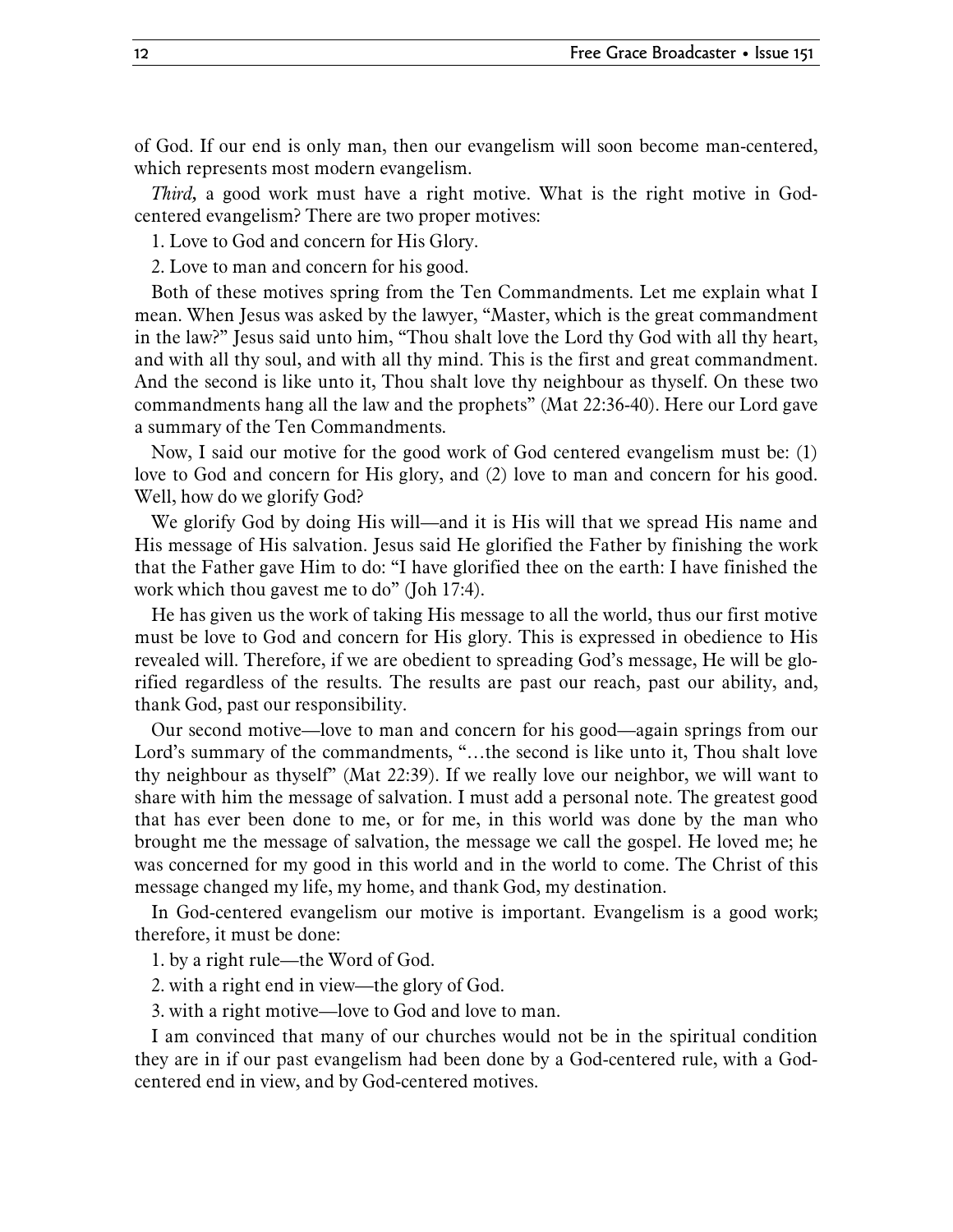\_\_\_\_\_\_\_\_\_\_\_\_\_\_\_\_\_\_\_\_\_\_\_

Evangelism is a good work and, like all our work, will be tried as to what sort it is. "Every man's work shall be made manifest: for the day shall declare it, because it shall be revealed by fire; and the fire shall try every man's work of what sort it is" (1Co 3:13).

From *Today's Evangelism,* P&R Publishing Co.

Ernest Reisinger (1919-2004): pastor of Grace Baptist Church in Cape Coral, Florida for many years, conference speaker, and the guiding light for the creation of Founders Ministries, which has upheld the return to the faith of the founders of the Southern Baptist Convention.

ี่∽า∕∼

"The Spirit of God does not work by sleepy men! He loves to have us alive, ourselves, and then He will make others alive by us. See to this, dear Brothers." —*C.H. Spurgeon, 1892, Sermon 2246 (dates are year of publication)*

"There are some things we must always pray for with submission as to whether it is the will of God to bestow them upon us—but for the salvation of men and women we may ask without fear. God delights to save and to bless, and when the faith is given to us to expect an immediate answer to such a prayer, thrice happy we are! Seek such faith even now, I beseech you, 'even now' " (Joh 11:22). —*C.H. Spurgeon, 1892, Sermon 2249*

"It is well to preach as I do, with my lips. But you can *all* preach with your feet and by your lives, and that is the most effective preaching! The preaching of holy lives is living preaching! The most effective ministry from a pulpit is that which is supported by godliness from the pew! God help you to do this!"  $—C.H.$  *Spurgeon, 1895, Sermon 2432*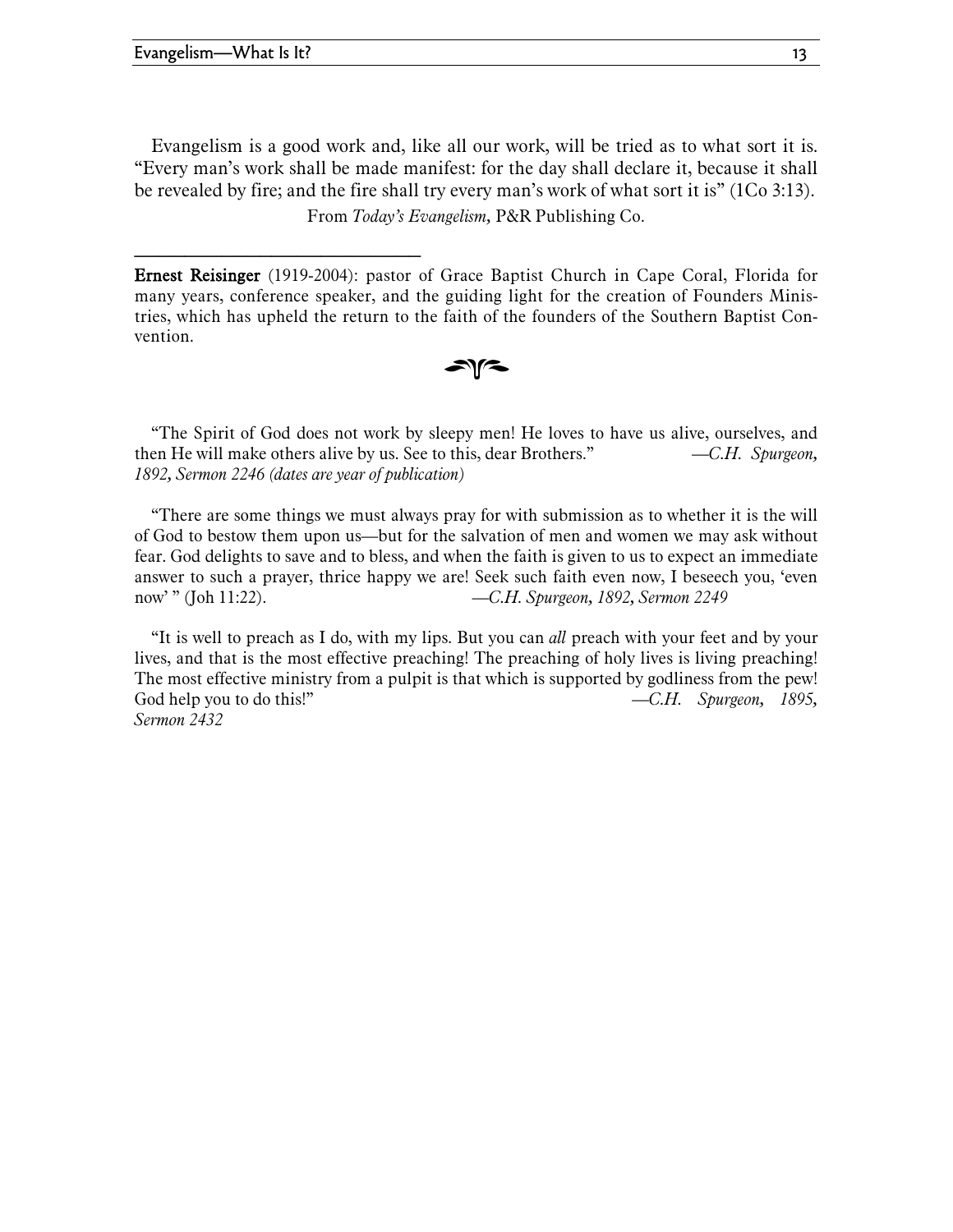# <span id="page-14-0"></span>**MAINTAINING PRAYER FOR THE WORLD-WIDE OUTREACH OF THE GOSPEL**

# **S. M. Houghton (1899-1987)**

HE 'ordinary' believer who has no 'call' to the work of Christ overseas may still have an important part in missionary enterprise. It has been said that there are three kinds of missionaries—the go-missionaries (who respond to a divine **CALLY** THE 'ordinary' believer who has no 'call' to the work of Christ overseas may still have an important part in missionary enterprise. It has been said that there are three kinds of missionaries—the go-missionaries (w possible, practical aid), and the o-missionaries (who lack interest in the work of mission). We take up the case of the co-missionaries in one of its aspects, and here the writer draws upon his experience of the 'missionary prayer meeting' covering some forty years. It has never been his lot to belong to one of the larger evangelical churches from which (in all probability) missionaries have gone overseas. Doubtless where this is the case the home church has a distinct responsibility for maintaining a close practical and prayerful interest in such workers. But, in the providence of God, he has been in fellowship with small local gatherings where interest in missionary work has been otherwise maintained. At the outset of his Christian career he belonged to a church in which, unhappily, missionary enterprise was 'taboo'. Indeed it was all but regarded as dangerous, Arminian and unthinkable. Even so, individual members of the church were able to admire records of past historic missionary enterprise, but for the church and denomination as a whole all such activities in the present were scarcely to be mentioned, 'as becometh saints'. They were certainly discouraged, if not completely banned, despite the commandments of the New Testament.

Shortly, however, a better day dawned and the special monthly missionary prayer meeting became an established feature of church life. It continues so to this day. What pattern does it follow? One of the utmost simplicity. The hymns selected for the gathering will obviously bear upon the missionary theme {e.g. 'O Spirit of the living God', etc.); the Scripture readings (usually with very brief comment, and as far as possible consecutive from month to month) are chosen from portions of the Word (Gospels, Acts, Epistles) which are missionary-slanted; and then, before prayer, readings follow from current missionary literature. Interest is preferentially concentrated upon individual missionaries known personally to members of the fellowship, or known by reputation, and from time to time their circular letters (where issued) are received and read. The monthly, bi-monthly or quarterly magazines of several doctrinally sound Missionary Societies are received, and carefully selected extracts, in variety, are read aloud to the meeting. It may be of interest to some if precise information is given at this point. Be it said, therefore, that the literature in question mainly comprises the magazines of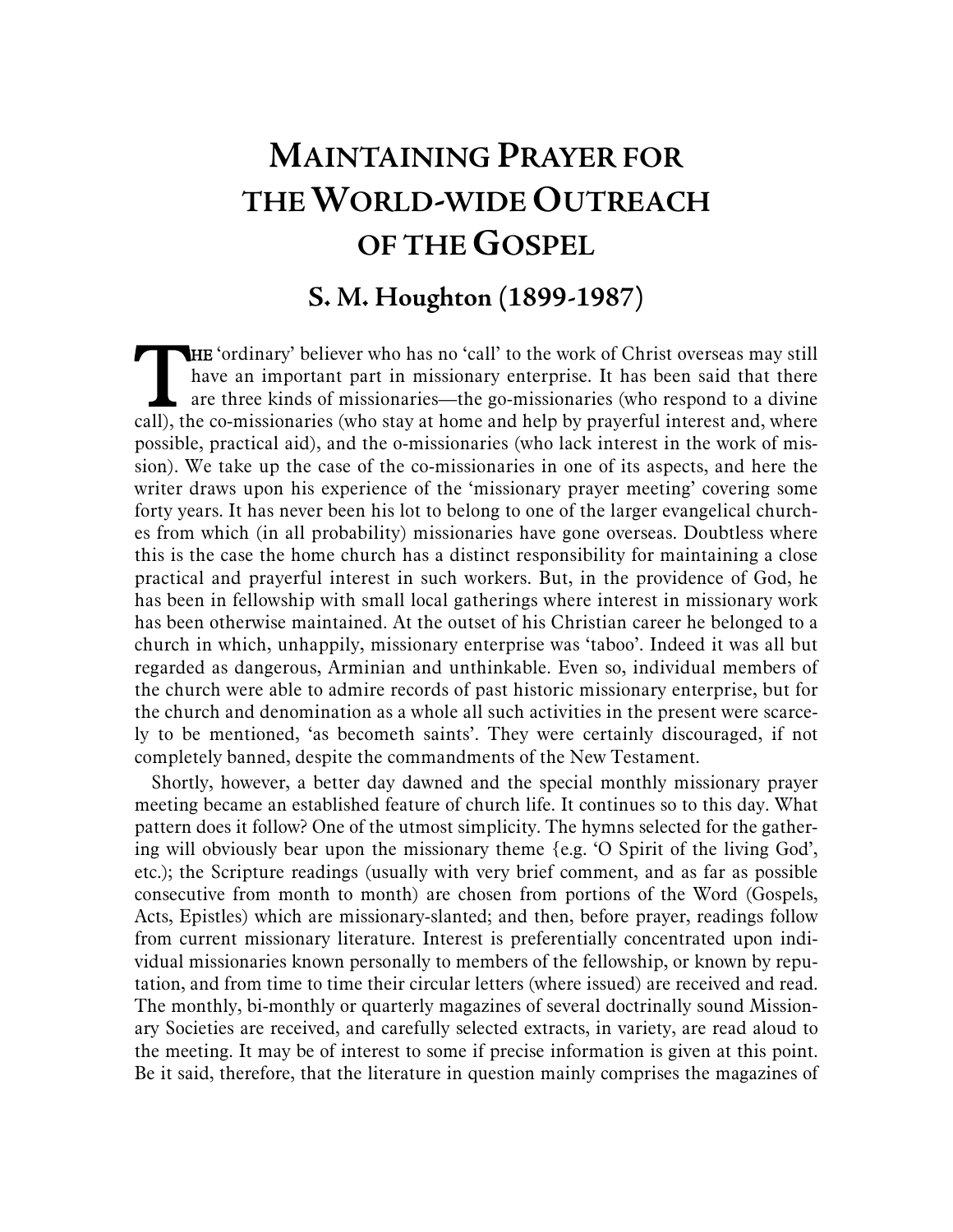the European Missionary Fellowship, the Hebrew Christian Testimony to Israel, the North Africa Mission, the Central Asian Mission, the Overseas Missionary Fellowship, the Strict Baptist Mission, and the French Village workers. Be it specially mentioned that the work of the Trinitarian Bible Society is also kept in close view, for it is regarded as rendering one of the most desirable and essential of services to the missionary cause at large; likewise the Scripture Gift Mission.

A large world map is always displayed on these occassions so that friends can have their attention directed to the exact localities involved. This serves to pin-point the interest of the eye, especially where the geographical 'bump' is relatively undeveloped. Thus, if say Nepal or Ghana are in view, a finger will indicate to the ignorant where these countries are located. As opportunity offers, a missionary on furlough or the representative of a Society attends to give a first-hand account of work in hand. Periodically the collections of a Lord's Day are devoted to a worker or society, as may be upon the hearts of the church.

Thus it is that, in a small local fellowship an interest in the world-wide Gospel enterprise is maintained and fostered from month to month and from year to year. There is nothing spectacular to be recorded but in our measure we become linked with those who go forth bearing precious seed. Missionary labours are not recorded in Britain's newspapers; they furnish no head-lines; but in the eyes of the Lord of the harvest—and His eyes run to and fro throughout the whole earth, beholding the evil and the good they are of vast importance, and stay-at-homes may reckon it one of their choicest Christian and church privileges to belong to the company of the Lord's remembrancers, giving Him no rest until His elect are gathered in from one end of heaven to the other.

*Baptise the nations, far and wide The triumphs of the cross record, The Name of Jesus glorify, Till every kindred call Him Lord.*

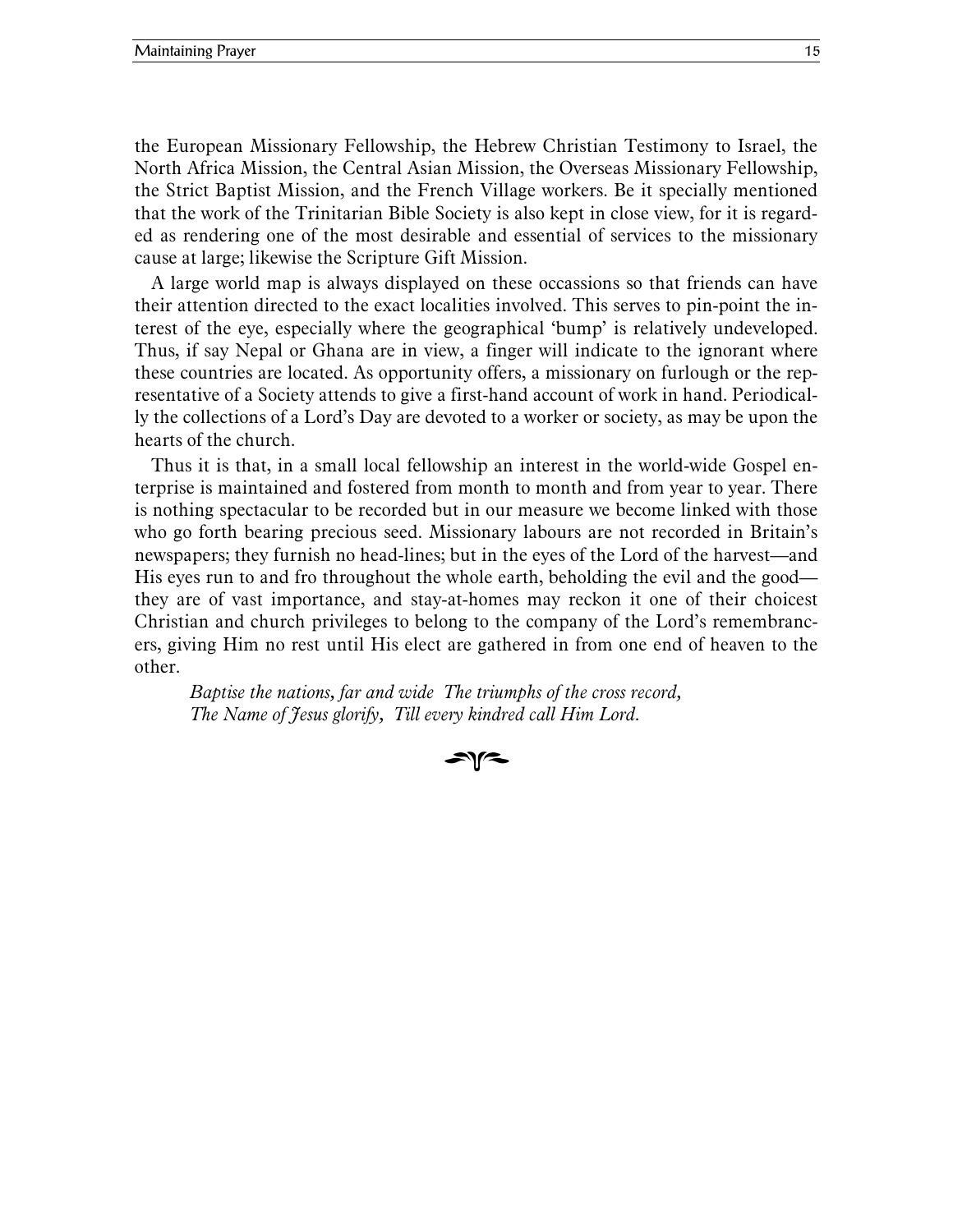# <span id="page-16-0"></span>**COMPASSION FOR THE LOST**

# **Charles Bridges (1794-1869)**

*"Rivers of waters run down mine eyes, because they keep not thy law." —Psalms 119:136*

F the Lord teaches us the privileges of his statutes, he will teach us compassion for those who keep them not. This was the mind of Jesus. His life exhibited one, whose "heart was made of tenderness." But there were some occasions, when the display of his compassion was peculiarly sinking. Near the close of his life, it is recorded, that, "when he was come near, and beheld the city"—"beautiful for situation, the joy of the whole earth" (Psa 48:2)—but now given up to its own ways, and "wrath coming upon it to the uttermost," he "wept over it" (Luk 19:41; Comp. Mat 23:37, also Mar 3:5). It was then a moment of triumph. The air was rent with hosannahs. The road was strewed with branches from the trees, and all was joy and praise (Comp. Luk 19:36–40). Amid all this exultation, the Saviour alone seemed to have no voice for the triumph—no heart for joy. His omniscient mind embraced all the spiritual desolation of this sad case; and he could only weep in the midst of a solemn triumph. Rivers of waters run down mine eyes, because they keep not thy law. F t<br>for<br>display

Now a Christian, in this as in every other feature, will be conformed to the image of his Lord. His heart will therefore be touched with a tender concern for the honour of his God, and pitying concern for those wretched sinners, that keep not his law, and are perishing in their own transgressions. Thus was "just Lot" in Sodom "vexed with the filthy conversation of the wicked" (2Pe 2:7-8). Thus did Moses "fall down before the Lord, as at the first, forty days and forty nights; he did neither eat bread nor drink water; because of all their sins which they had sinned, in doing wickedly in the sight of the Lord to provoke him to anger" (Deu 9:18-19). Thus also Samuel, in the anticipation of the Lord's judgments upon Saul, "grieved himself and cried unto the Lord all night" (1Sa 15:11, 35). Ezra, on a similar occasion, in the deepest prostration of sorrow, "rent his garment and his mantle, and plucked off the hair of his head and of his beard, and sat down astonied until the evening sacrifice" (Ezr 9:3-4). And if David was now suffering from the oppression of man (Psa 119:134), yet his own injuries never drew from him such expressions of overwhelming sorrow as did the sight of the despised law of his God.

Need we advert to this tender spirit, as a special characteristic of "the ministers of the Lord"? Can they fail in this day of abounding wickedness—even within the bounds of their own sphere—to hear the call to "weep between the porch and the altar" (Joe 2:17)? How instructive is the posture of the ancient prophet—first pleading openly with the rebellion of the people—then "his soul weeping in secret places for their pride" (Jer 13:17)! Not less instructive is the great apostle—his "conscience bearing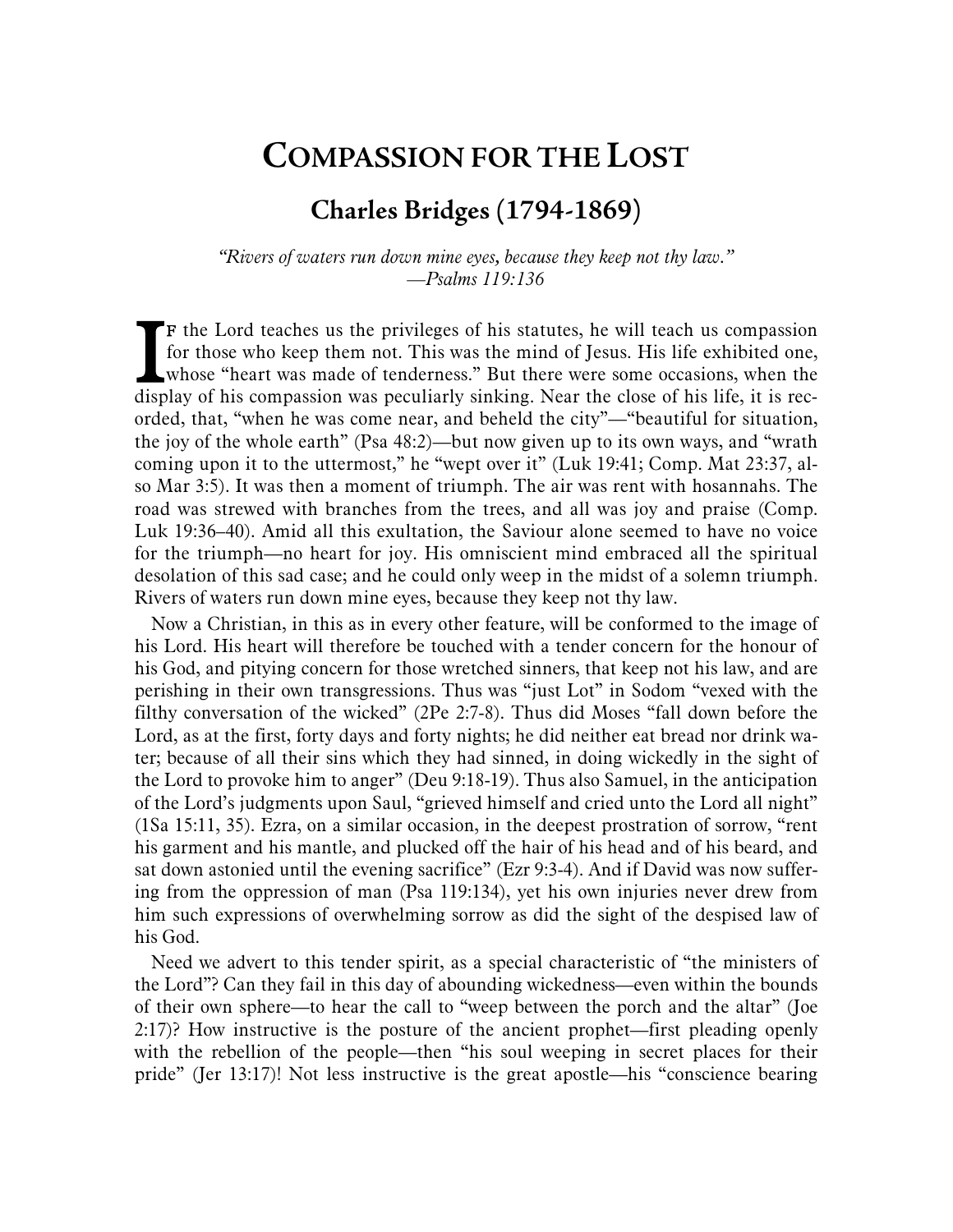witness in the Holy Ghost to his great heaviness and continued sorrow in his heart for his brethren, his kinsmen according to the flesh" (Rom 9:1–3). In reproving transgressors, he could only write to them, "Out of much affliction and anguish of heart with many tears" (2Co 2:4), and in speaking of them to others, with the same tenderness of spirit, he adds: "Of whom I tell you even weeping" (Phi 3:18; Comp. Act 20:19). Tears were these of Christian eloquence no less than of Christian compassion.

Thus uniformly is the character of God's people represented—not merely as those that are free from, but as "those that sigh and that cry for all the abominations that be done in the midst of the land." They—they alone—are marked out for mercy in the midst of impending, universal ruin (Eze 9:4). The want of this spirit is ever a feature of hardness and pride—a painful blot upon the profession of the gospel (1Co 5:2). How wide the sphere presenting itself on every side for the unrestrained exercise of this yearning compassion! The appalling spectacle of a world apostatized from God, of multitudes sporting with everlasting destruction—as if the God of heaven were "a man that he should lie" (Num 23:19), is surely enough to force rivers of waters from the hearts of those who are concerned for his honour. What a mass of sin ascends as a cloud before the Lord, from a single heart! Add the aggregate of a village—a town—a country—a world! Every day—every hour—every moment—well might the rivers of waters rise to an overflowing tide, ready to burst its barriers. We speak not of outward sensibility (in which some may be constitutionally deficient, and the exuberance of which may be no sign of real spiritual affection), but we ask—Do we lay to heart the perishing condition of our fellow-sinners? Could we witness a house on fire, without speedy and practical evidence of our compassion for the inhabitants? And yet, alas, how often do we witness souls on the brink of destruction—unconscious of danger, or bidding defiance to it with comparative indifference! How are we Christians, if we believe not the Scripture warnings of their danger; or if, believing them, we do not bestir ourselves to their help? What hypocrisy is it to pray for their conversion, while we are making no effort to promote it! Oh! let it be our daily supplication, that this indifference concerning their everlasting state may give place to a spirit of weeping tenderness; that he may not be living as if this world were really, what it appears to be, a world without souls; that we may never see the sabbaths of God profaned, his laws trampled under foot, the ungodly "breaking their bands asunder, and casting away their cords from them" (Psa 2:3), without a more determined resolution ourselves to keep these laws of our God, and to plead for their honour with these obstinate transgressors. Have we no near and dear relatives, yet lying in wickedness—dead in trespasses and sins? To what blessed family, reader, do you belong, where there are no such objects of pity? Be it so—it is well. Yet are you silent? Have you no ungodly, ignorant neighbours around you? And are they unwarned, as well as unconverted? Do we visit them in the way of courtesy or kindness, yet give them no word of affectionate entreaty on the concerns of eternity? Let our families indeed possess, as they ought to possess, the first claim to our compassionate regard. Then let our parishes, our neighbourhood, our country, the world, find a place in our affectionate, prayerful, and earnest consideration.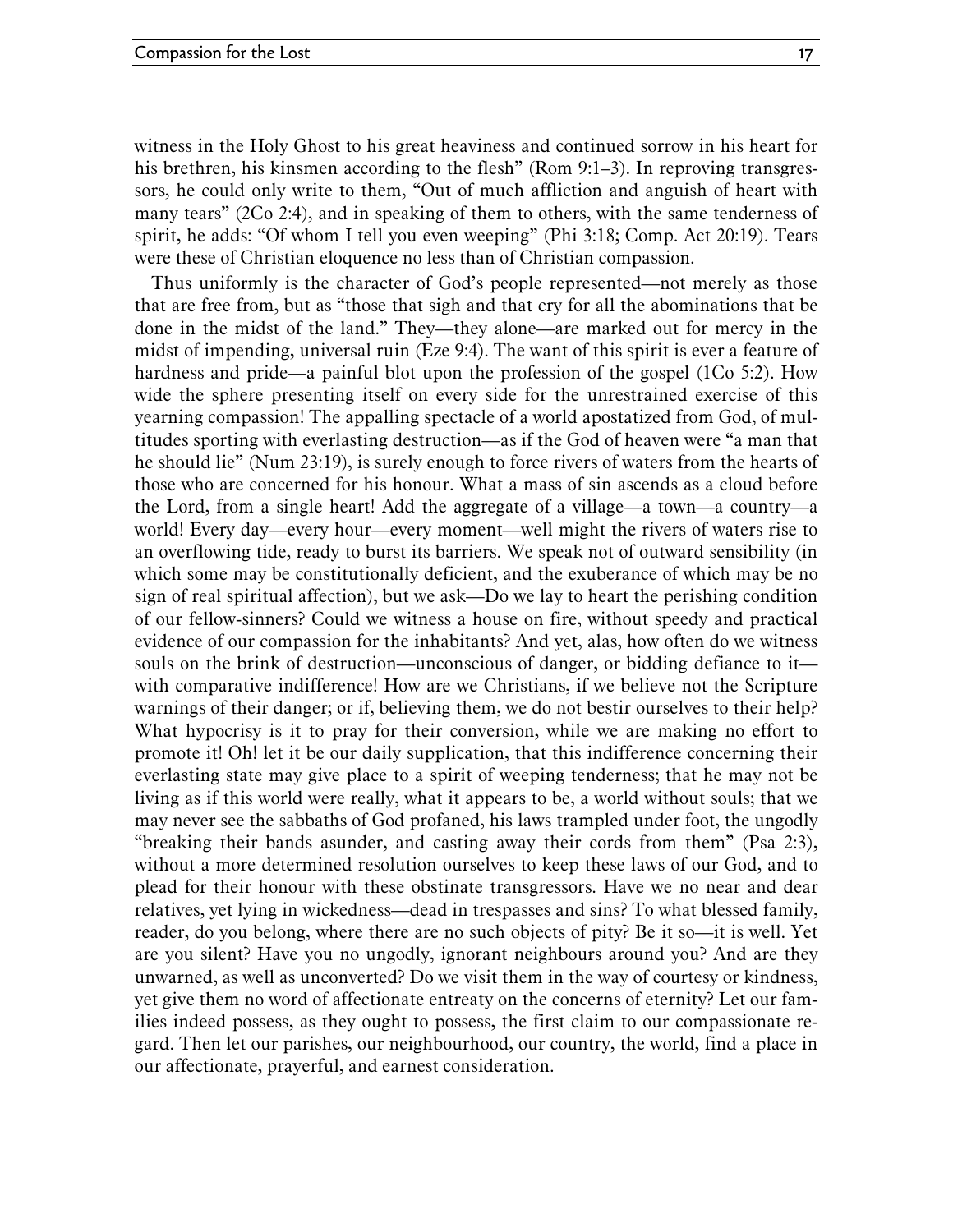Nor let it be supposed, that the doctrine of sovereign and effectual grace has any tendency to paralyze exertion. So far from it, the most powerful supports to perseverance are derived from this source. Left to himself—with only the invitations of the Gospel not a sinner could ever have been saved. Added to these—there must be the Almighty energy of God—the seal of his secret purpose—working upon the sinner's will, and winning the heart to God. Not that this sovereign work prevents any from being saved. But it prevents the salvation from being in vain to all, by securing its application to some. The invitations manifest the pardoning love of God; but they change not the rebel heart of man. They show his enmity; yet they slay it not. They leave him without excuse; yet at the same time—they may be applied without salvation. The moment of life in the history of the saved sinner is, when he is "made willing in the day of the Lord's power" (Psa 110:3)—when he comes—he looks—he lives. It is this dispensation alone that gives the Christian labourer the spring of energy and hope. The palpable and awful proofs on every side, of the "enmity of the carnal mind against God," rejecting alike both his law and his Gospel, threaten to sink him in despondency. And nothing sustains his tender and compassionate interest, but the assurance of the power of God to remove the resisting medium, and of his purpose to accomplish the subjugation of natural corruption in a countless multitude of his redeemed people.

The same yearning sympathy forms the life, the pulse, and the strength of missionary exertion, and has ever distinguished those honoured servants of God who have devoted their time, their health, their talent, their all, to the blessed work of " saving souls from death, and covering a multitude of sins." (Jam 5:20.) Can we conceive a missionary living in the spirit of his work—surrounded with thousands of mad idolaters, hearing their shouts, and witnessing their abominations, without a weeping spirit? Indignant grief for the dishonour done to God—amazement at the affecting spectacle of human blindness—detestation of human impiety—compassionate yearnings over human wretchedness and ruin—all combine to force tears of the deepest sorrow from a heart enlightened and constrained by the influence of a Saviour's love.

*My God! I feel the mournful scene; My bowels yearn o'er dying men; And fain my pity would reclaim, And snatch the fire-brands from the flame,* 

This, as we have seen, was our Master's spirit. And let none presume themselves to be Christians, if they are destitute of "this mind that was in Christ Jesus" (See Phi 2:4– 8); if they know nothing of his melting compassion for a lost world, or of his burning zeal for his heavenly Father's glory.

Oh, for that deep realizing sense of the preciousness of immortal souls, that would make us look at every sinner we meet as a soul to be "pulled out of the fire," and to be drawn to Christ—which would render us willing to endure suffering, reproach, and the loss of all, so that we might win one soul to God, and raise one monument to his everlasting praise! Happy mourner in Zion, whose tears over the guilt and wretchedness of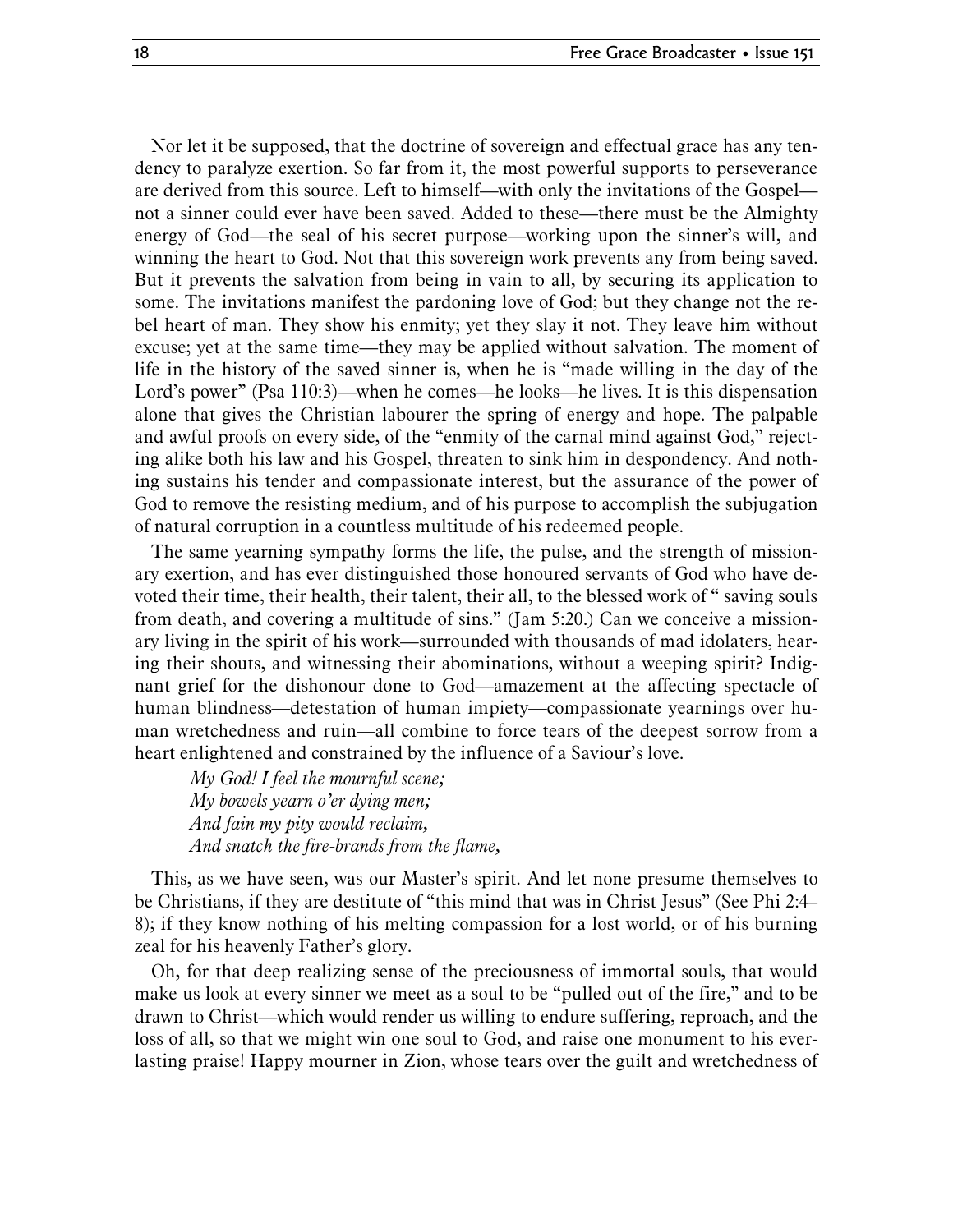a perishing world are the outward indications of thy secret pleadings with God, and the effusion of a heart solemnly dedicated to the salvation of thy fellow-sinners!

*But feeble my compassion proves, And can but weep, where most it loves; Thine own all-saving arm employ, And turn these drops of grief to joy.¶*

\_\_\_\_\_\_\_\_\_\_\_\_\_\_\_\_\_\_\_\_\_\_\_

From *Psalm 119: An Exposition,* originally published in 1827. Reprinted in 1977 by Banner of Truth Trust, Edinburgh.

Charles Bridges (1794-1869): one of the leaders of the Evangelical party in the Church of England in the mid-1800s. He was vicar of Old Newton, Suffolk, from 1823 to 1849, and later of Weymouth and Hinton Martell in Dorset. Although *The Christian Ministry* is Bridges' bestknown literary work, his expositions are highly valued, which include *Ecclesiastes* and *Psalm 119* as well as *Proverbs*.

#### শ∼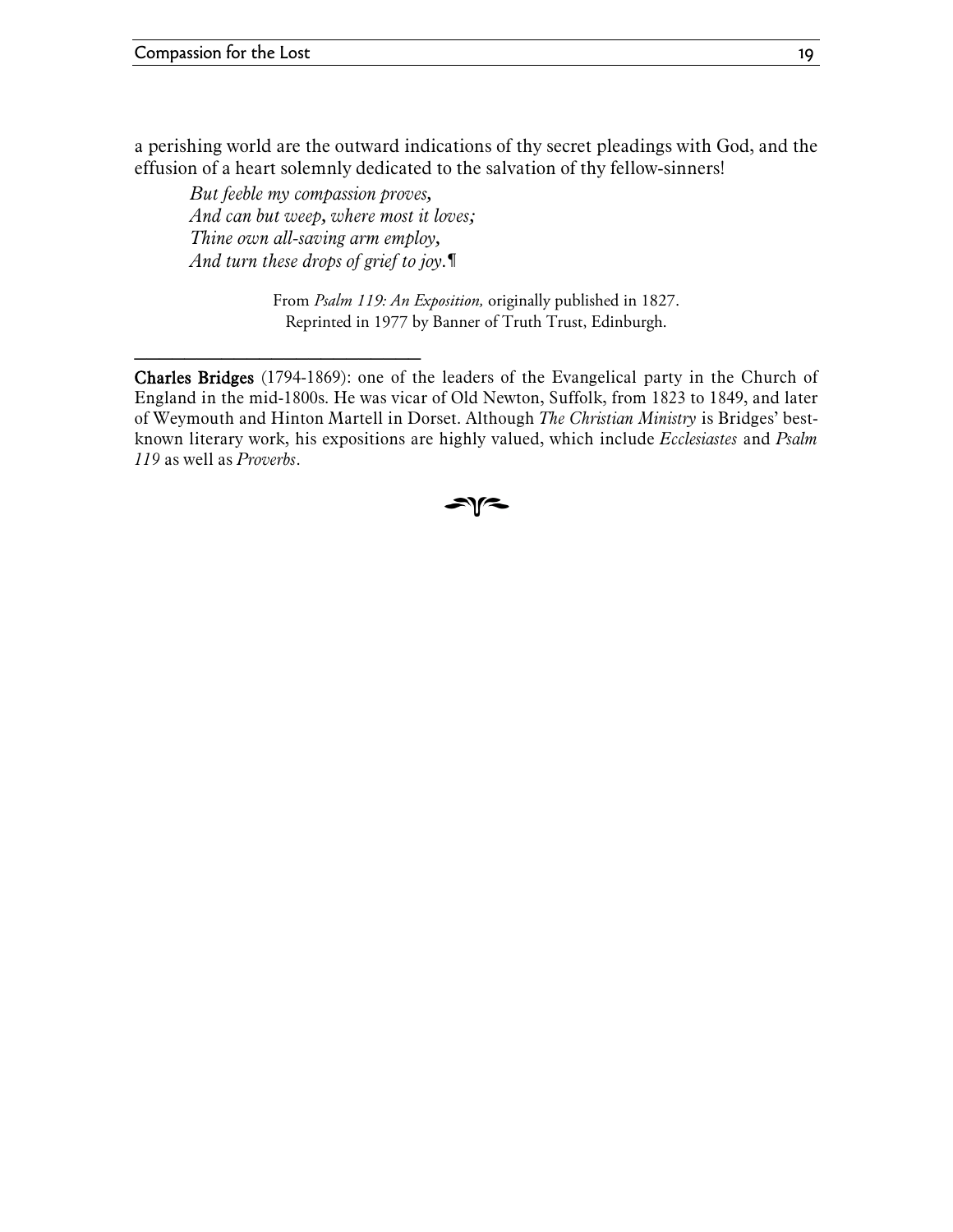# <span id="page-20-0"></span>**EVERY CHRISTIAN A PUBLISHER**

## **Ernest C. Reisinger (1919-2004)**

WOULD like to speak to you today about the importance of the use of literature in the church, for evangelism, for instruction in Christian truth, for devotion, and for its role in planting churches. I the the

#### The Need for Truth

Protestants, in particular, are very weak in the proper use of literature to spread God's truth. We still do not remember the words of Daniel Webster who said:

'If religious books are not widely circulated among the masses in this country, I do not know what is going to become of us as a nation. If truth be not diffused, error will be; if God and His Word are not known and received, the devil and his works will gain the ascendancy; if the evangelical volume does not reach every hamlet, the pages of a corrupt and licentious literature will; if the power of the Gospel is not felt throughout the length and breadth of the land, anarchy and misrule, degradation and misery, corruption and darkness, will reign without mitigation or end.'

In Isaiah 1:3, we read, 'Israel doth not know, my people doth not consider.' Then, chapter after chapter in that prophecy we have a terrible picture of the life and practice of a people who were the professed people of God. Surely their sin and wickedness was the result of not 'knowing,' and they did not know because they did not consider.

Books are to be used to dispel darkness and ignorance. If men do not know, then they must acquaint themselves with facts by reading and studying. We need to use books to fight ignorance—the ignorance of Christian truth and doctrine that is so prevalent in our churches today.

It is appalling to meet people who have been communicant church members for years and who cannot find a place in the Bible, who do not have even a vague idea of the great doctrines of the Bible, and who cannot attach any true meaning to such basic terms as justification, sanctification, regeneration, election and predestination.

Have we forgotten that Christianity is primarily a religion of facts—historical facts? The Bible is a body of divine information; and to be ignorant of the information is to be ignorant of Christianity and to be ignorant of God.

Surely one of the reasons for the deadness and weakness of our churches is ignorance. We will not have churches that are strong and fruitful in experience until we have Christians who are strong in biblical doctrine. Christian experience is nothing less than truth and its evidence revealed and applied by the Spirit to our minds, to our affections and to our wills. Those who 'do not the truth' are those 'in darkness' (1Jo 1:6).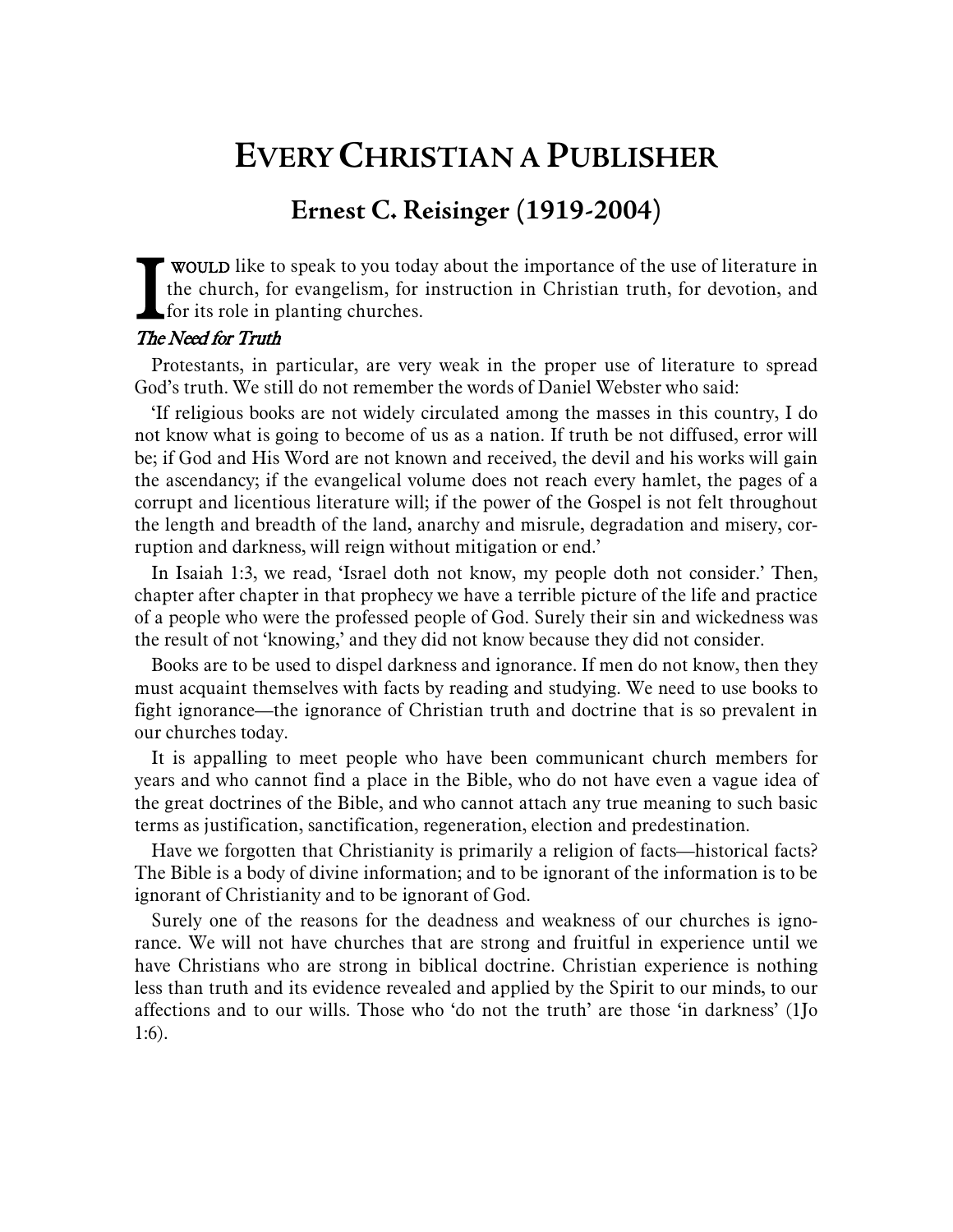#### The Power of the Press

The ministry of books can be used to evangelize, teach, train and expel ignorance as it has done in the past. A cursory glance at history should convince us that God has used books and literature to enlighten blinded peoples and nations.

How was it that in places where the voices of Luther and Calvin were never heard, their doctrines were embraced, and many of the countries of Europe threw off the yoke of Rome and turned Protestant? It was because books and tracts became, in the hands of God, a mighty reforming and regenerating power.

In reference to the printing press, Sir Thomas More, defender of the Roman Church, complained bitterly that the Reformers had become its master: 'These diabolical people print their books at great expense, notwithstanding the great danger; not looking for any gain, they give them away to everybody, and even scatter them abroad by night.' 'The Pope,' rejoiced John Foxe, (the martyrologist), 'must abolish printing or he must seek a new world to reign over; for by this printing the doctrine of the Gospel soundeth to all nations and countries under heaven.' Thus was the power of the printed page acknowledged.

A book by Richard Sibbes, one of the choicest of the Puritan writers, was read by Richard Baxter, who was greatly blessed by it. Baxter then wrote his *Call To The Unconverted* which deeply influenced Philip Doddridge, who in turn wrote *The Rise and Progress of Religion in the Soul*. This brought the young William Wilberforce, subsequent English statesman and foe of slavery, to serious thoughts of eternity. Wilberforce wrote his *Practical Book of Christianity* which fired the soul of Leigh Richmond. Richmond, in turn, wrote *The Dairyman's Daughter*, a book that brought thousands to the Lord, helping Thomas Chalmers the great preacher, among others.

What an eye-opener it was for me to read that the Watch Tower building in New York City puts out 12,000,000 pieces of Jehovah Witness literature a month, fifty percent of which is shipped overseas. They have large three-story buildings in which they do nothing but turn out their doctrines and heresies. They use one carload of paper per day and have the world's largest religious bindery in which it is said that they are able to turn out 30,000 books per day. Still more disturbing is the fact that young men and women, between the ages of twenty and twenty-five, give their lives to this cause, with no remuneration apart from their lodging and food. Oh, that the day would come when more young men and women would give their lives to the cause of spreading the Gospel of Jesus Christ with such dedication as this!

The Russians, a few years ago, published 29,301,400 books in 701 titles. An even greater volume was produced by 700 Communist publishers in 58 countries. Yet at that time the Communists were aiming at a 300% increase in the circulation of the printed page.

In the past the pen has been the hammer to break the errors of centuries. But now the enemies of the truth have learned the value of books and with word processors and printing presses they have left those who love the biblical Christianity far behind.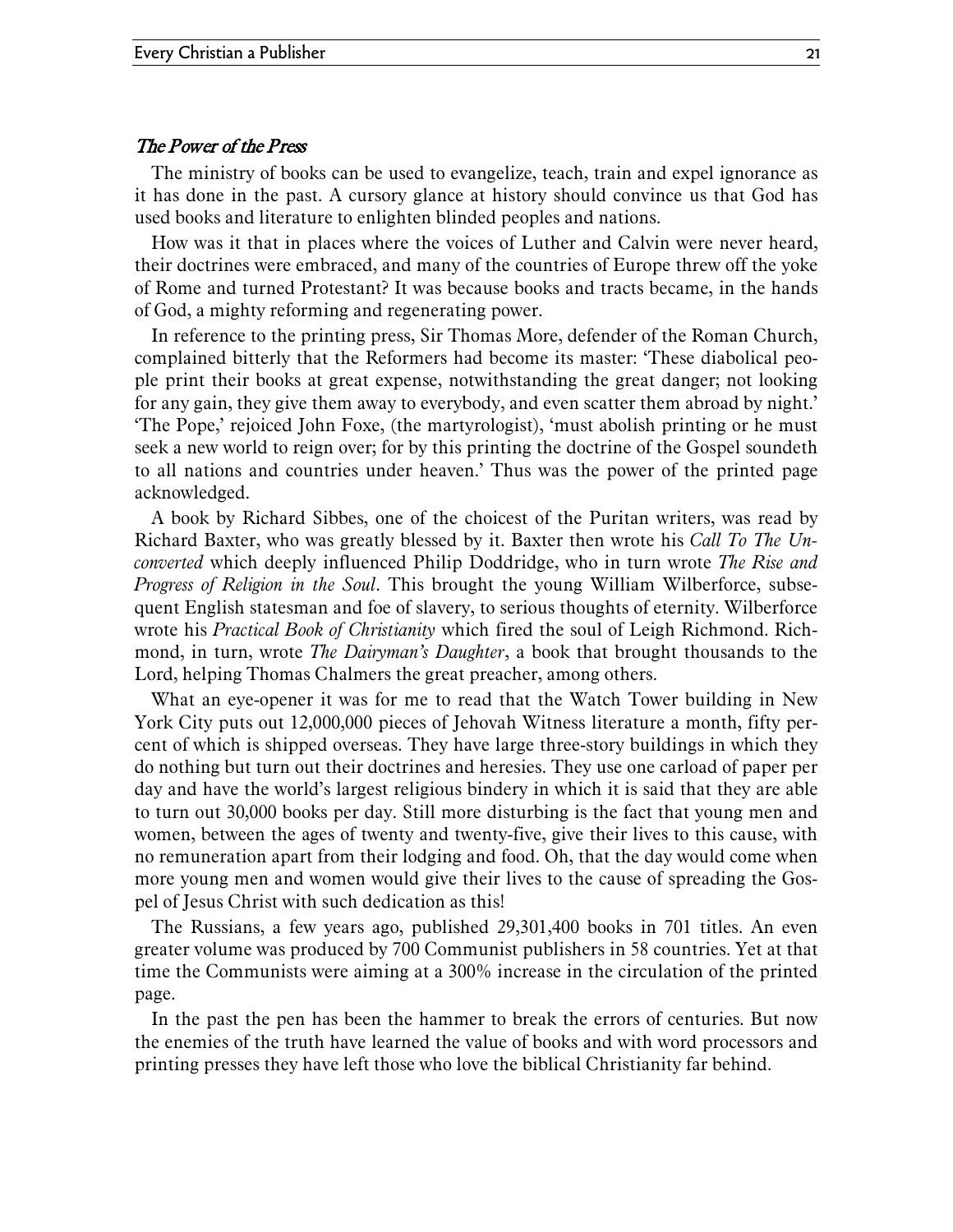#### Practical Suggestions

You may say you are convinced that books have been, and can be, used to evangelize, to teach, and to train, but, you ask, 'How do I do it?' Here are a few suggestions:

A minister can lead his people to see the importance of the use of good literature just as he leads them in other truths.

I know a minister who led his people to give good books with their Christmas gifts, wedding presents, hospital visits, and to their friends and neighbours. Believe me, it will help you build a strong church.

I know a minister who went to a church and there was not one copy of Pilgrim's Progress in any home, in fact, when he first mentioned Bunyan many in his congregation thought he meant Paul Bunyan, the fellow who chopped down trees! Well, in three years there was a copy of Pilgrim's Progress in 90% of the homes and many had read it.

I know a case where a church introduced a little book table. A lawyer's wife took charge of it and in one year sold \$10,000 worth of Christian books (wholesale).

I know a church where they sell \$1,000 worth of books at Christmas time to be used with gifts—mostly for evangelistic purposes. And in every case this ministry can be traced to the pulpit where a minister caught the vision and had a burden to use this means to evangelize and build up Christians.

Charles H. Spurgeon tells how, when he was a child, his mother would often read a piece of Alleine's Alarm To The Unconverted to the family as they sat round the fire on a Sunday evening and, when brought under conviction of sin, it was to this old book that he turned.

'I remember,' he writes, 'when I used to awake in the morning, the first thing I took up was Alleine's Alarm, or Baxter's Call To The Unconverted. Oh those books, those books! I read and devoured them...'

#### Bunyan's Pilgrim's Progress

I want to mention one book specially today that has been mightily used in the history of Christianity, that is my favourite book, *Pilgrim's Progress*. Without doubt, next to the Bible, *Pilgrim's Progress* has been used to bless more people than any other single book, and you should not rest until every family in your church has a copy. Use it in your sermons!

William Chalmers Burns, the first Presbyterian missionary to go to China, translated *Pilgrim's Progress* as a means of evangelizing—a different kind of evangelism than we have today. Later, when he worked farther back into the interior of that nation, he translated it into the local dialects.

I want to tell you a few facts about this immortal volume, Pilgrim's Progress, hoping to make you anxious to read it—yes, and study it, and have some family discussions about it.

(1) It has some excellent preaching material. Spurgeon read it one hundred times, and it permeated his sermons.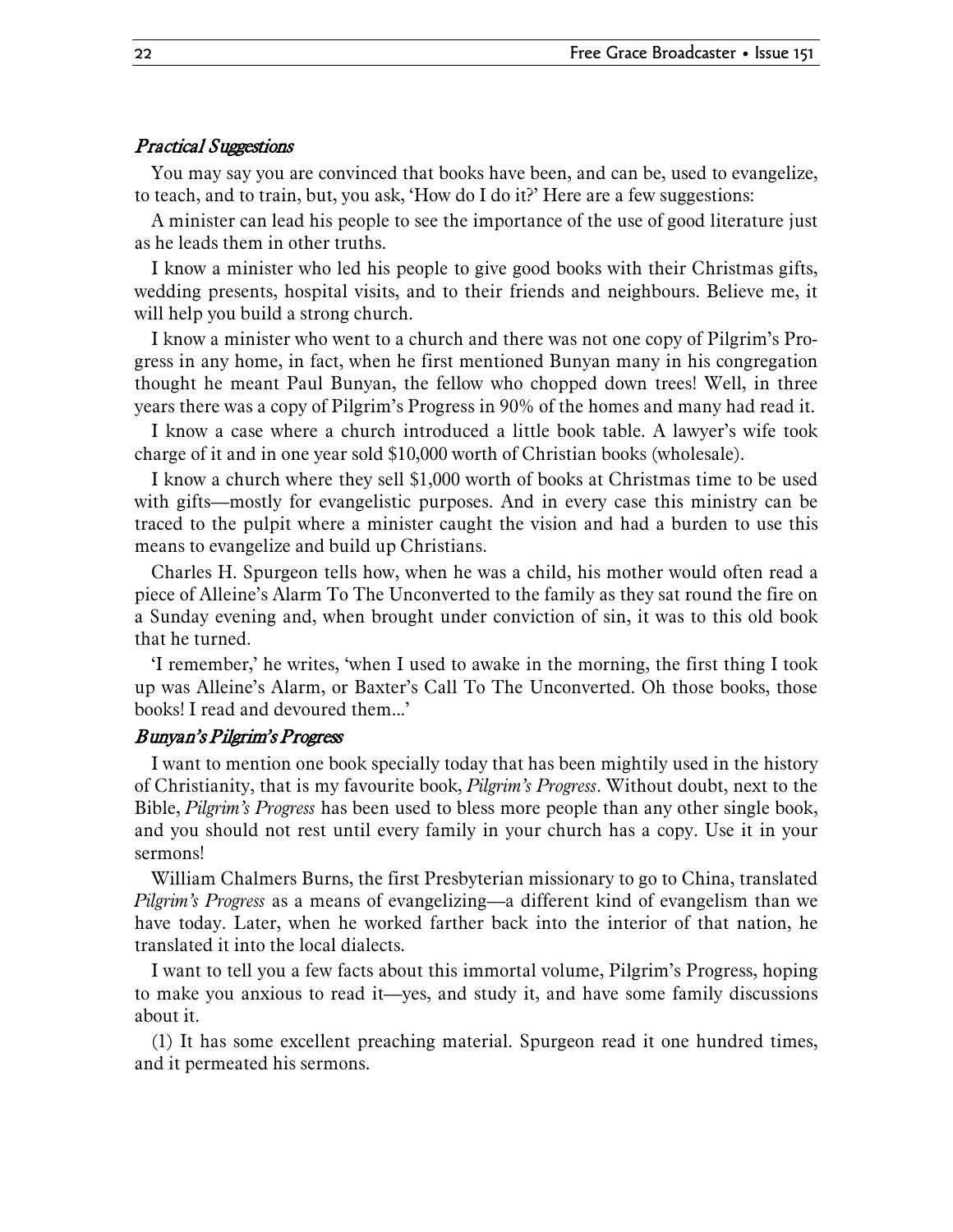(2) Pilgrim's Progress is the biblical message of salvation by grace.

(3) It is pregnant with Bible truth. Spurgeon said, 'You can prick John Bunyan anywhere for all his blood is "bibline."

(4) It is not fiction—it bathes and swims in Scripture. The more you know the Bible and the theology of the Bible the better you will understand and appreciate this useful volume.

(5) It is the life of the Christian travelling between two worlds. Hear it in Bunyan's words:

*'And thus it was I, writing of the Way And the race of saints in this our gospel day, Fell suddenly into an allegory About their journey, and the way to Glory.'*

(6) It is the great doctrines of the Bible, set forth in an experimental and illustrative manner.

(7) It is as relevant today as the day it was written (between 1675 and 1684).

Like the Bible, it is always relevant because it is about God—Man—Sin—Christ— Salvation—Life—Death—Heaven and Hell.

The poet Browning said, 'Tis my belief that God spake; no tinker has such power.'

James Montgomery said, 'God gave a great gift to His church when He converted John Bunyan to write *Pilgrim's Progress*.'

No amount of literary study in itself could ever produce Pilgrim's Progress. It took not only the natural gifts and graces of John Bunyan, but also his deep spiritual experiences and insights into the Word of God, and a biblical interpretation of those experiences. Bunyan travelled so close to the Master's steps that he gives a marvellously accurate picture of the road to the Celestial City and of the difficulties we shall find on the way.

Today *Pilgrim's Progress* stands next to the Bible in sales and translations (198 languages). There are indeed so many editions that it is virtually impossible to compute them. There are 50 editions in Africa alone. Where the Bible goes, we may say, *The Pilgrim's Progress* will follow!

Bunyan and his book have no appeal, at first, to the men and women of this world as I have often noticed. The men and women who are too wrapped up in this world either do not understand it, or see no great depth of spiritual truth in it. Others do not care for it. I recall the words of one, a professional man who had to stop reading it because, as he told me, 'It upsets me too much—spiritually and emotionally.' I am afraid he saw himself too plainly!

*Pilgrim's Progress* is better than any book on anthropology or psychology. Why do I say that? Because most books on these subjects study man without God or the Bible. Now, you can learn a lot about man without God or the Bible, but you can never get to his real problems, and therefore you cannot come up with the correct answers. Bunyan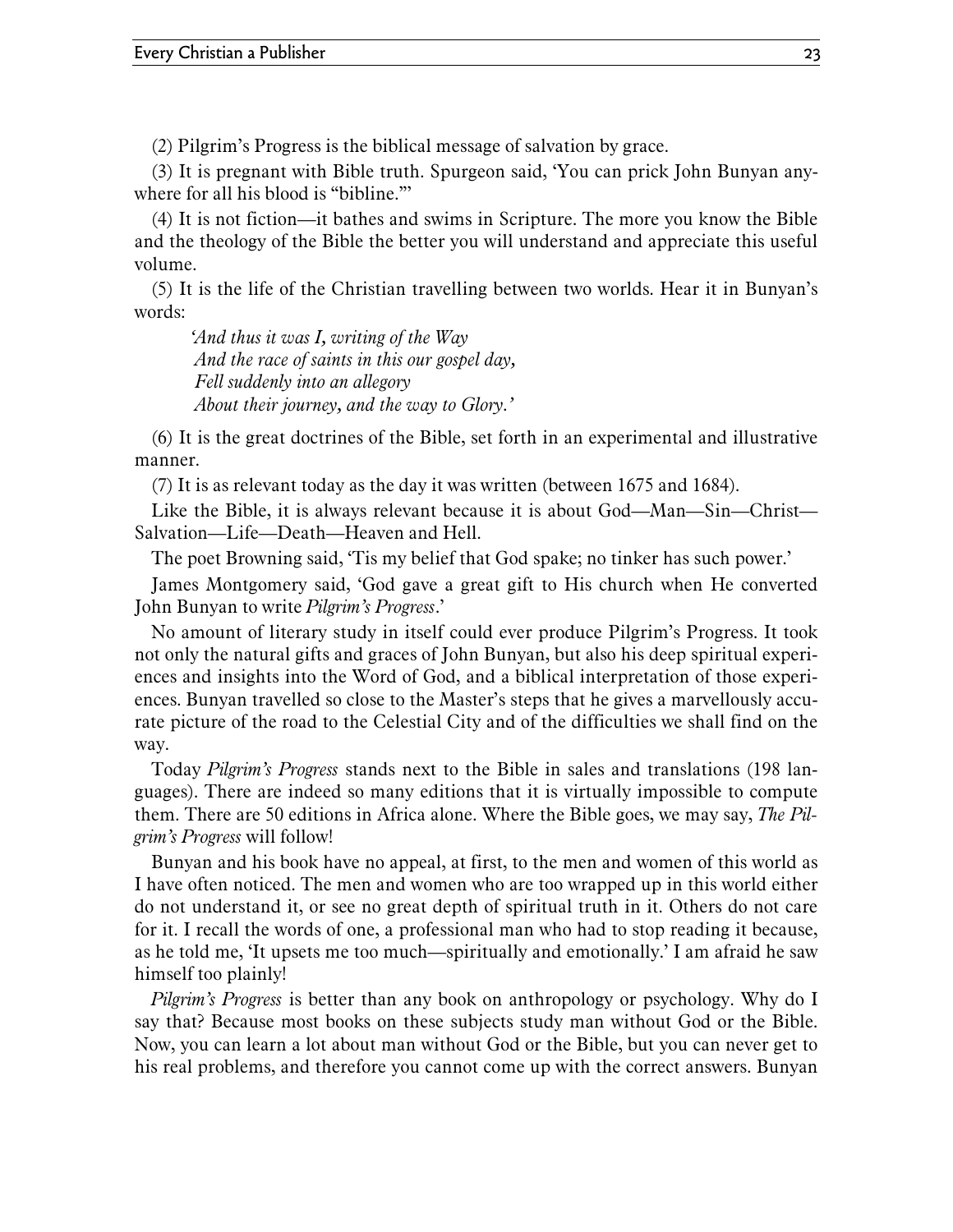will give you a real insight into yourself and all other sinners as no other book but the Bible.

#### Lessons for Today

Vanity-Fair has not changed. There is a Vanity-Fair every day. Madam Bubble still seeks to draw away pilgrims. Madam Wanton walks on every street. Mrs Bats-Eye still thinks everyone is blind. Men with muckrakes are all around us who will not give up their muckrake for the crown offered by the One above. They will not turn their eyes upward. Are there any of you here today who are so busy with straws, small sticks and dust on the floor, that you have not looked up? Is all your time and energy spent without looking up?

The Church is full of Talkatives, the son of Say-Well of Prating Row. Does this not tell you volumes about this type in just a sentence? Ready at a moment's notice for what you will, this man can, with equal facility and equal emptiness, 'talk of things heavenly or things earthly; things moral or things evangelical; things sacred or things profane; things past or things to come; things foreign or things at home; and the only condition that the wretched windbag stipulates is that all be done to spiritual profit.'

Surely you have met By-Ends of Fair-Speech. 'A subtle knave' whose grandfather was a waterman, looking one way and rowing another and whose distinguishing characteristics are that, in religion, he makes it a point to 'never to go against wind and tide, and to be the best friend of religion when she goes in silver slippers, walking in the sunshine and is applauded of the people.'

What infinite skill Bunyan had to draw such a character picture in just a few sentences!

Who has not been the prisoner of Giant Despair and suffered in Doubting Castle, and then experienced that wonderful release by the Key of Promise? A beautiful picture and very relevant. Christians and their problems do not change with the calendar. Despair, doubt, fear, and death are still with us.

I hope you have been to Interpreter's House where you see things rare, things profitable, things pleasant, and awesome things to make one stable.

Real lessons can be learned about receiving people into the church at Palace Beautiful from that grave and beautiful damsel named Discretion.

#### A Practical Lesson

All of us need to be cheered by the help of Great-Heart, Stand-Fast, and Valiant-forthe-truth, and good old Honest. Some of us have been in Doubting Castle. Some in The Slough of Despond. Some have experienced the temptations at Vanity-Fair. All of us have to climb The Hill Difficulty, all of us need to be instructed by the Interpreter in The House Beautiful. All of us bear the same burdens. All of us need the same armour in our fight with Apollyon. All of us have to pass through The Wicket-Gate. All of us must pass through The Dark River. And for all true Christians there awaits The Shining Ones at the gates of The Celestial City, 'which, when we see, we wish ourselves amongst them.'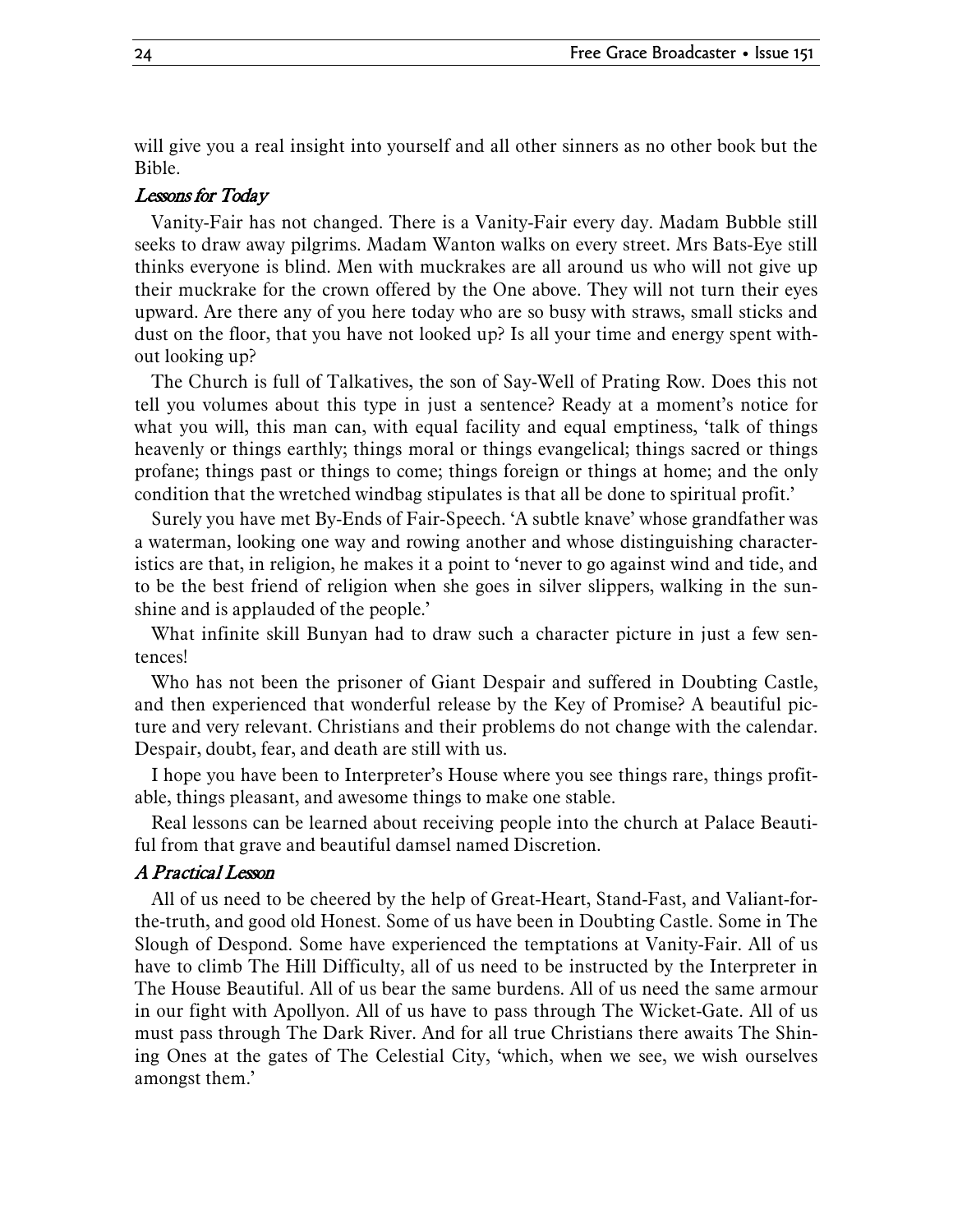#### Twenty-Six Soldiers

I hope I have encouraged you to use good sound literature in your ministry. There is power in those twenty-six soldiers—the letters of our alphabet upon the printed page.

Francis Bacon said, 'If I might control the literature of the household, I would guarantee the wellbeing of the church and state.

Martin Luther said, 'We must throw the printer's inkpot at the devil.'

Robert Murray M'Cheyne said, 'The smallest tract may be the stone in David's sling. In the hands of Christ it may bring down a giant's soul.'

John Trapp said, 'Be careful what books you read, for as water tastes of the soil it runs through, so does the soul taste of the authors that a man reads.'

Samuel Zwemmer said, 'No other agency can penetrate so deeply, witness so daringly, abide so persistently and influence so irresistibly as the printed page.'

The printed page never flinches, it never shows cowardice; it is never tempted to compromise. The printed page never gets tired; it never gets disheartened. The printed page travels cheaply—you can be a missionary for the price of a stamp. It requires no buildings in which to operate. The printed page works while you sleep. It never loses its temper in discussion. And it works when you are gone from the scene. The printed page is a visitor that gets inside the home and stays there. It always catches a man in the right mood, it speaks to him only when he is reading it. It never answers back and it sticks to the point.

There are some principles in using literature in your ministry that will be helpful:

(1) Know the books you give to others.

(2) Know the person, his needs and capacity, to whom you intend to give a book.

(3) Know the most serious areas of ignorance and the errors of our day. (The doctor does not give green pills to everyone, and he does not give medicine that is not relevant to what he believes to be the problem.)

(4) Do not be afraid to invest some money in your own missionary project.

(5) Follow through with other books and with discussion on subjects in the books you use.

(6) Aim to have a book-table in your church and see that its appearance is varied from week to week.

(7) Be sure to use books and literature that are consistent with the teaching of the Bible.

(8) Soak all the books you distribute in fervent prayer.

This article is available in tract form from Chapel Library.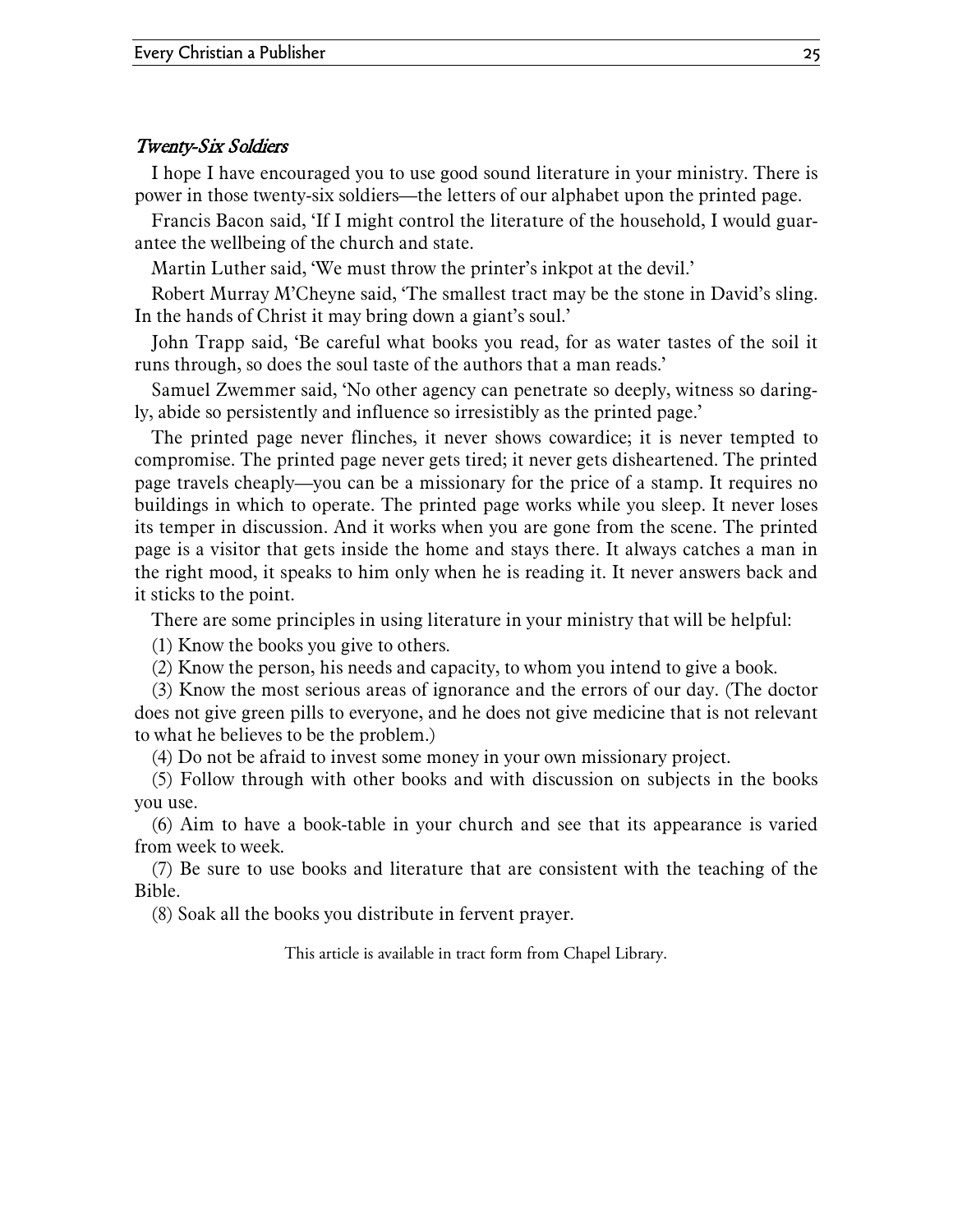# **PRAYING FOR THE WORLD**

## **Richard Baxter (1615-1691)**

<span id="page-26-0"></span>Y soul is much more afflicted with the thoughts of the miserable world, and more drawn out in desire of their conversion than heretofore. I was wont to look but little further than England in my prayers, as not considering the state of the rest of the world; or if I prayed for the conversion of the Jews, that was almost all. But now as I better understand the case of the world, and the method of the Lord's Prayer, so there is nothing in the world that lies so heavy upon my heart as the thought of the miserable nations of the earth. It is the most astonishing part of all God's providence to me, that he so far forsakes almost all the world and confines his special favour to so few; that so small a part of the world has the profession of Christianity, in comparison of heathens, mahometans and other infidels! And that among professed Christians there are so few that are saved from gross delusions, and have but any competent knowledge: and that among those there are so few that are seriously religious, and truly set their hearts on heaven. I cannot be affected so much with the calamities of my own relations or the land of my nativity, as with the case of the heathen, mahometan, and ignorant nations of the earth. No part of my prayers are so deeply serious, as that for the conversion of the infidel and ungodly world, that God's name may be sanctified, and his kingdom come, and his will be done on earth as it is in heaven; Nor was I ever before so sensible what a plague the division of languages was which hinders our speaking to them for their conversion; nor what a great sin tyranny is which keeps out the Gospel from most of the nations of the world. Could we but go among Tartarians, Turks, and Heathens, and speak their language I should be but little troubled for the silencing of eighteen hundred Ministers at once in England, nor for all the rest that were cast out here, and in Scotland and Ireland. There being no employment in the world so desirable in my eyes, as to labour for the winning of such miserable souls: which maketh me greatly honour Mr. John Eliot, the Apostle of the Indians in New England and whoever else have laboured in such work.  $\sum_{\text{not}} \sum_{\text{not}}^{\text{Y s}}$ 

\_\_\_\_\_\_\_\_\_\_\_\_\_\_\_\_\_\_\_\_\_\_\_\_\_\_\_\_\_\_\_\_\_\_\_\_\_\_\_\_\_\_\_\_\_\_\_\_\_\_\_\_\_\_\_

Richard Baxter (1615-1691): Puritan preacher and theologian in the Church of England; his ministry at Kidderminster was marked by a dramatic transformation of the whole community. Well-known author of *The Saint's Everlasting Rest*, *The Reformed Pastor*, *A Christian Directory*, *A Call to the Unconverted,* and others. Born in Rowton, Shropshire, England.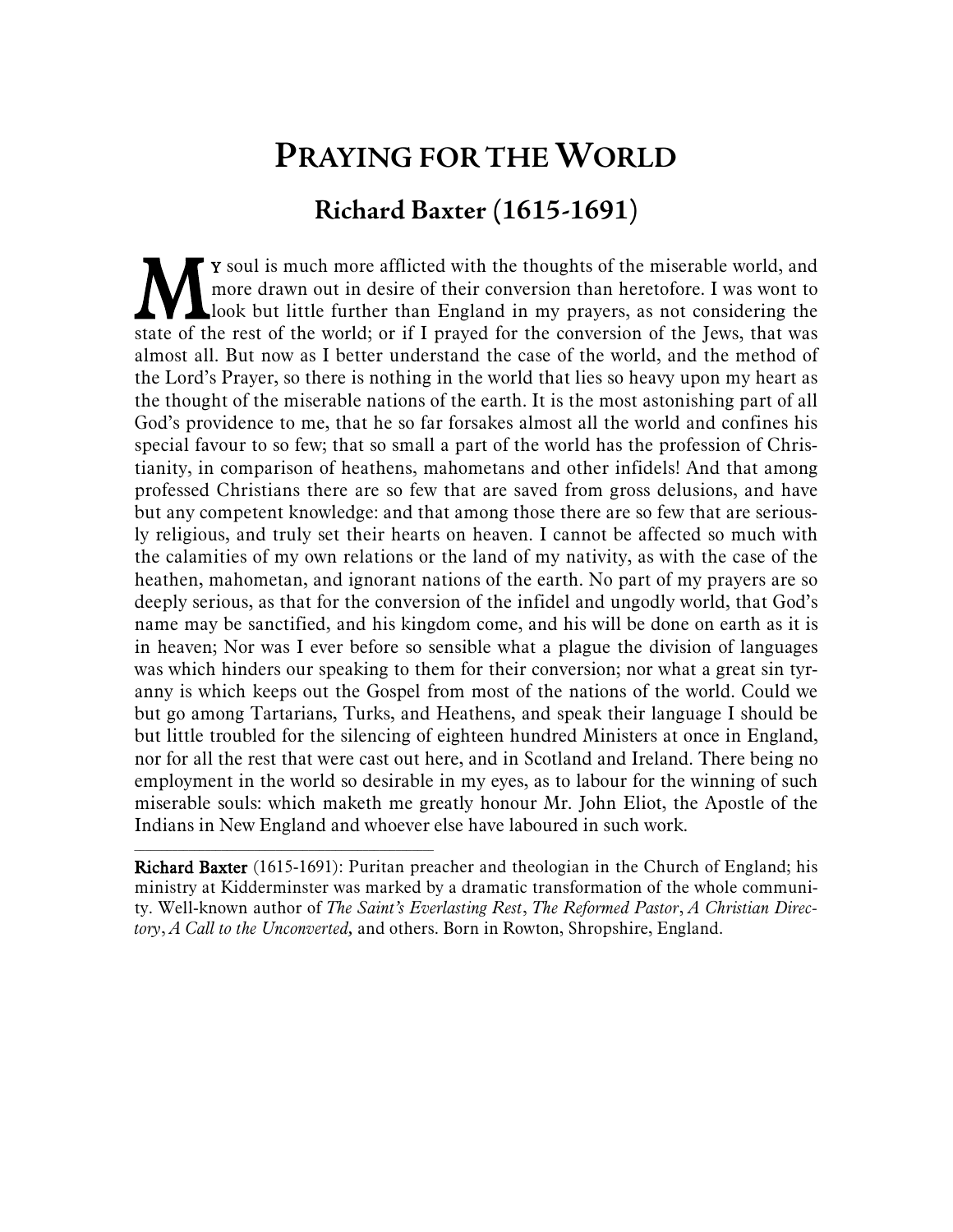# <span id="page-27-0"></span>GOD'S WAY: VISION, **COMPASSION, AND PRAYER**

# **Paul Bassett**

NE of the greatest needs of the church today is to see the world as God sees it, through God's eyes and not our own. As long as we view it only through our naked eyes we will only see it naturally and not spiritually, and our solution The Solution of the greatest needs of the church today is to see the world as God sees it, through God's eyes and not our own. As long as we view it only through our naked eyes we will only see it naturally and not spiritu different solution to man's plight, because it has a different view of man. Vision is an essential requirement for the man of God, for as the proverb reminds us, "Without a vision the people perish." Where a world is perishing without the knowledge of God it is evidence of a short-sighted, if not blinded, church.

### Restored Vision

The church has always required restored vision, and that vision has always come from the Redeemer Himself. We need to stand where Christ stood with His disciples long ago and see the mass of lost humanity through His eyes. It is recorded of Him: "But when he saw the multitudes, he was moved with compassion…" (Mat 9:36). We live in a statistically crazy world—a world which for years has numbered its soldiers rather than named them, and now reduces man to a number in the latest computer. The mass media also seek constantly, sincerely but ineffectively to convey the hunger of the world through impersonal sets of statistics. We have not only lost sight of the individual in the crowd, but he has been filed away out of sight as an impersonal fact or nonentity. We live in a world where matter is more important than a man and things more than people. In our age of the concrete jungle, and the high-rise block, we have, at best, a dehumanized man and at worst a soulless man whom one cannot grasp, let alone see or feel. I may perhaps be urged to care for his perishing body, but never, it would seem, for his immortal soul.

Though Christ's disciples viewed the same mass of lost and perishing humanity sideby-side with their Saviour it is recorded of him alone: 'When he saw the multitudes he was moved with compassion.' He clearly saw deeper than the physical. Spiritual eyes see beneath the surface and beyond the obvious. Spiritual vision sees beyond the seen. It also sees the many, but not at the cost of the one.

But although the disciples saw the same people as Christ, evidently they did not see the same plight that Christ saw. They had no sight of the soul condition of the people. It is not recorded of one of the disciples that he was moved with compassion. Until we see the world through Christ's eyes, we will never feel for it through Christ's heart.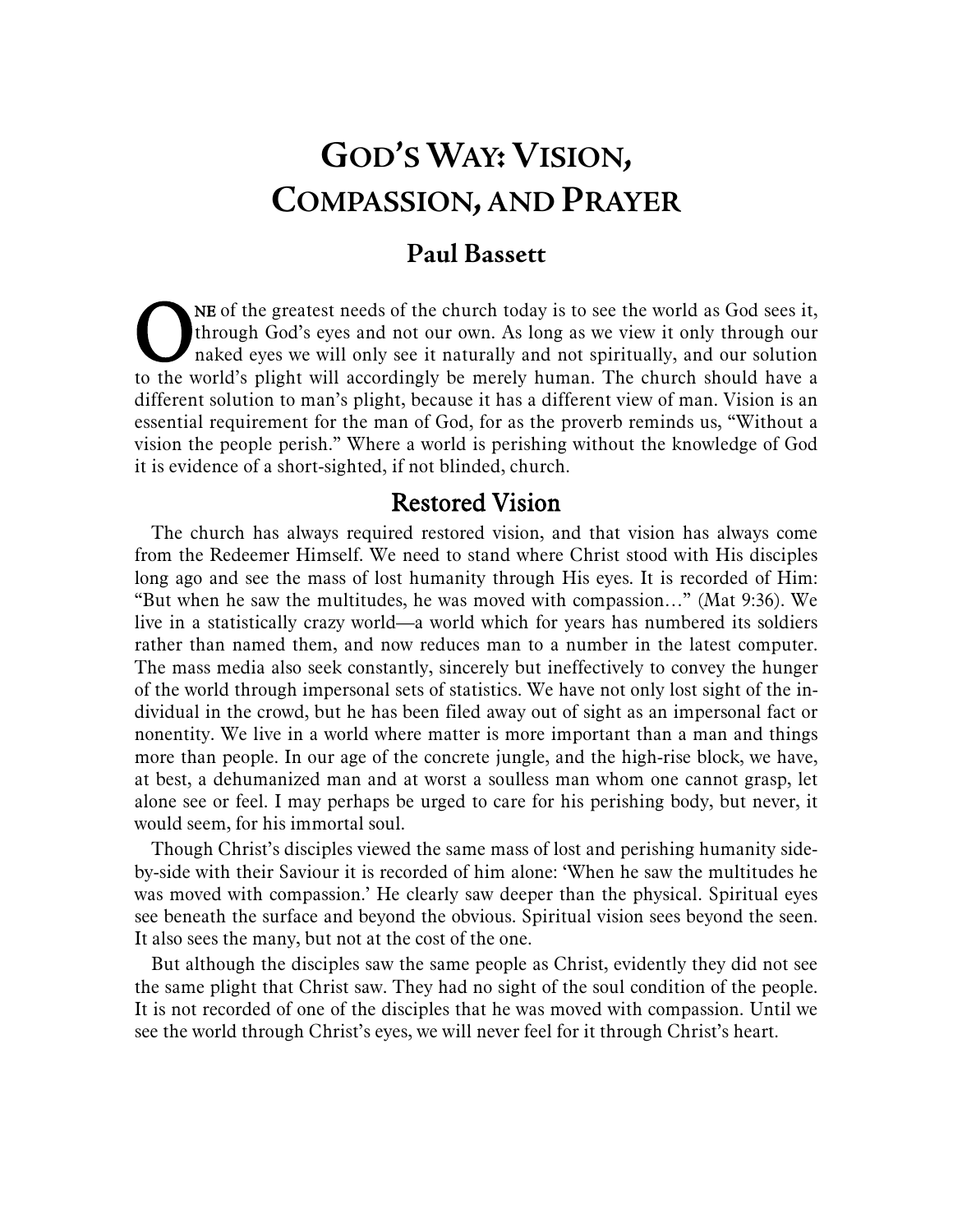#### Spiritual Blindness

From the disciples' spiritual blindness we learn that it is possible to be a minister of the gospel, an evangelist, a church officer, or worker in the church for year after year, and yet to have no vision of souls perishing in a world without Christ. So it is fearfully possible for our so-called evangelical churches to be going on with their business while the world just outside the door of the church goes unnoticed to hell. May God give us before it is too late the same vision He gave to His disciples when He commanded them, "Say not ye, There are yet four months, and then cometh harvest? behold…lift up your eyes, and look on the fields; for they are white already to harvest" (Joh 4:35). Some members of the farming community say that when the corn is white it should have already been harvested. It is overripe! We have a world which is perishing in its sin because it is overripe for salvation. At the time of Christ's imperative command to evangelize, the church, as represented by His disciples, was standing back from evangelism because it believed the time was inappropriate. The time had not come!

It is good to recall the situation which prompted this God-given vision and command to "put in the sickle" and evangelize. At the end of a long day Christ had wearily sat down on a well and sent away His disciples to buy food. In their absence Christ fell into conversation with a woman who had come to draw her water supply. Christ's eyes looked beyond the earthen waterpot she carried to her empty soul. Yet, remembering His thirst, He courteously asked her for a drink of water. Contact was made. Sympathy crossed the cultural barrier between Samaritan and Jew, man and woman. Christ did not debate the rights or wrongs of the centuries-old feud existing between their nations. Spiritual vision sees beyond nationalistic and cultural differences to the plight and need of a lost soul. It looks beyond the apparent need of an immoral woman to the true need of her soul, above all else to the solution—the living water of the Holy Spirit. A Man of such vision and such sympathy opened the sinner's eyes to Himself, to a Man more than a Jew, to more than a prophet, to the Messiah Himself. Leaving her empty vessel behind her she carried away a life which was no longer empty. Natural thirst had to wait because spiritual thirst had been met. She, too, now had spiritual vision. Rushing back to her village this formerly immoral woman wanted everyone to meet her newfound Saviour. Her invitation was fervent and personal: "Come, see a man, which told me all things that ever I did: is not this the Christ?" (Joh 4:29).

The Word of God explicitly tells us that Christ had always had an eternal vision of lost humanity. In that tremendous eighth chapter of Proverbs we see Christ, who is the wisdom of God, represented by Wisdom and declaring in beautiful poetical language, "When he appointed the foundations of the earth: then I was by him, as one brought up with him: and I was daily his delight, rejoicing always before him." Then follow these amazing words: "Rejoicing in the habitable parts of his earth; and my delights were with the sons of men" (Pro 8:29,30). Incredible though it may seem, His vision was not of the rolling Atlantic, nor the glory of the Grand Canyon, nor the undulating desert of Arabia, but of those apparently insignificant specks which are lost mankind. However, to Christ, they were the most significant sight in the whole world. In His es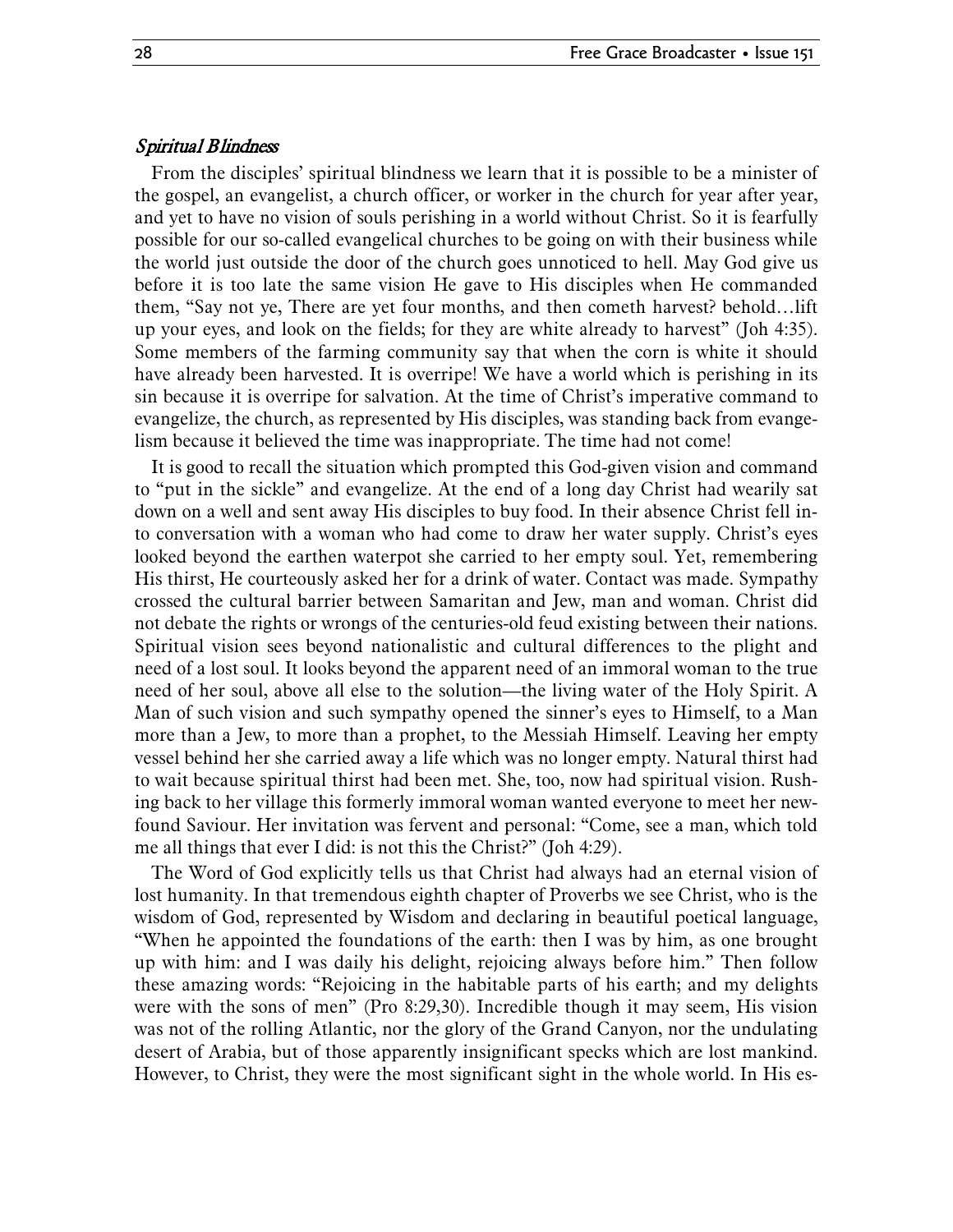timation, man is the only wonder worth His eternal vision and eternal care. It is for this reason alone that He came down the stairs of heaven and became "obedient unto death, even the death of the cross." This same vision must become the vision of the twentiethcentury church even as it had to become that of the first-century church.

### God-given Compassion

#### The Heart of God

Compassion, like vision, is something you cannot create. You cannot work it up. You have to go to the heart of God and to His Word and begin to see man through the eyes of God. A vision of the lost is the prerequisite for compassion for the lost. Compassion is born out of vision, and both must proceed from God. Christ is the exemplar of both, for of Him we read, "But when He saw the multitudes, He was moved with compassion on them" (Mat 9:36). The background to this moment of deep pathos is Christ moving through every city and village preaching the gospel. No place escaped His visitation. No one escaped His message. His strategy was not the result of some cold calculating plan for world evangelization, but of the movement of God's mercy for man. Here is nothing less than the heart of God moving towards lost man.

The word "compassion" in the original means that Christ was moved to the depth of His being. It is the same Greek word as that used by Paul when speaking of Onesimus, the slave who had run away from his master Philemon—only to run straight into the arms of Paul in Rome! Paul, having had the joy of leading him to Christ, sends him back to Philemon with a view to his being received as a new person and in a new way. He therefore describes what he now feels for his new convert. Paul tells Philemon that he is "mine own bowels" (Phm 12), that is, as dear and as cherished as himself. To have compassion is to love sinners as much as you love yourself.

The same word is used again by the apostle Paul when he is writing to the church at Philippi. Even though he is now "Paul the aged" he will never forget the day when, in response to that vision in the night, the Macedonian call for mercy, he moved from Asia to Europe. Eventually he caught sight of the riverside, and of that group of godly women who asked him to preach, just as the seller of purple walked in—the first convert. Then there was that young woman caught up in the occult, and the jailor who nearly committed suicide in the jail at the time of the earthquake, because he thought all the prisoners had escaped. What a sight of pitiful trembling humanity he looked as he sprang into the cell pleading to know the way of salvation! No doubt as he wrote his Epistle from prison, Paul looked back on these things and thought, "I never could have done it without being sent to Macedonia on that mission of mercy and being constrained by Christ-given compassion." He paused for a moment to receive from God the right word to express the depth of feeling he still possessed for those believers in Philippi, now formed into a church. There could only be one word to describe his feelings: the same word which took him to Philippi in the first place—compassion! God knew he was neither lying nor exaggerating. So his pen hovered no longer over the parchment and he wrote, "God is my record [my witness], how greatly I long after you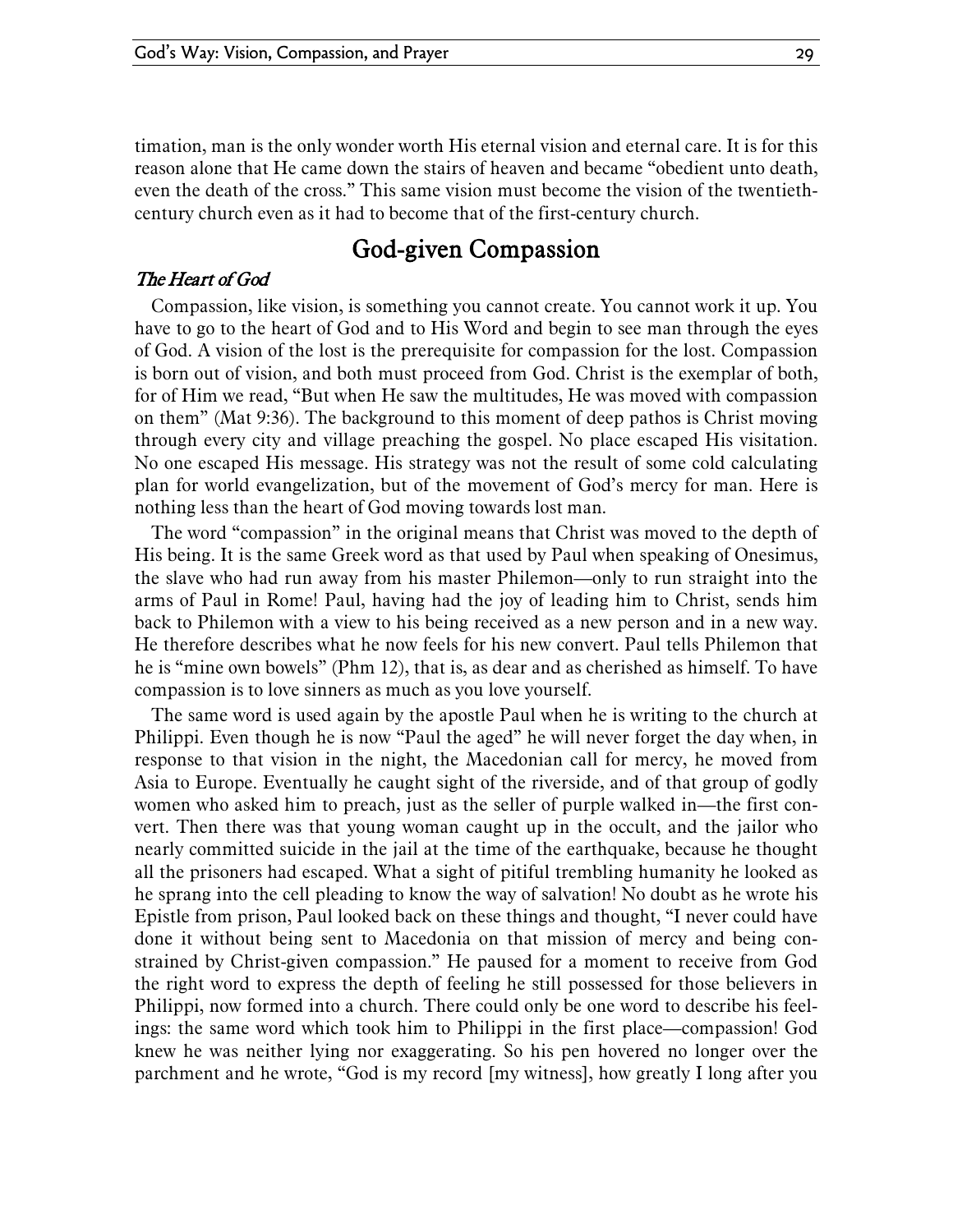all in the bowels of Jesus Christ" (Phi 1:8). What a man! He can even call upon God Almighty to witness the depth of his love for these Christians! Yet in the last analysis it was not Paul's love to which God was called to bear witness, but God's own love through Paul. Indeed it was not Paul's natural love, for he takes us back to the source of his compassion, "the bowels of Jesus Christ." Christ's heart must capture our hearts before we will ever be characterized by compassion for a lost world.

#### The Plight of Man

We will, however, only begin to experience such Christ-like compassion when we see the multitude and mass of lost humanity as He did. As vision is to see man through God's eyes, so compassion is to love the world with God's heart. Alas! How often we have made the mistake of trying to love the unlovely world with our own loveless hearts! Christ, as we have seen earlier, saw beyond the obvious and beneath the surface. Compassion sees the threefold cause of man's plight, yearns over it and moves to remedy it. Christ saw and felt something which the disciples failed to recognize.

Firstly, the multitude were "fainting." No doubt this was in a sense true physically, but even more essentially, spiritually. Sin has weakened men's very constitution. It has eaten away and eroded both his moral and spiritual fibre. Another word which describes the condition of mankind without God is "prayerlessness." We are reminded of Christ's maxim for man: "Men ought always to pray and not to faint." In His estimation the opposite to praying is not simply not praying, but fainting. For prayer is dependence upon God, prayerlessness is independence. A fainting world or a fainting individual is only a picture of a spiritually independent world weakened by sin.

Secondly, sin has also scattered mankind, not only from God, but also from one another. How incredible that a man, made in the likeness and image of God, should have been reduced to a mere animal—and a pathetic sheep at that: "scattered abroad as sheep"! How has such a state of affairs come about? To discover its cause we need to go back to a great evangelical preacher living some seven hundred and fifty years before Christ. He describes the reason for man's being scattered. It is that "all we like sheep have gone astray" (Isa 53:6). "But why?" we ask. We are left in no doubt of the answer: our wilfulness. "We have turned every one to his own way." We have stubbornly refused to go God's way. We have chosen to carve out our own destiny. We have become, to use another picture, a world of scattered islands on the sea of sin. As God views us through eyes of compassion, He does not see us as we see ourselves. He sees us, not as a homogeneous whole, not as related to one another, but cut off and alienated from one another and, above all, from Himself. It is only after we have become Christians that we realize that in God's sight we "in time past were not a people, but are now the people of God." The reason, the secret, is this: then we "had not obtained mercy, but now have obtained mercy" (1Pe 2:10).

Thirdly, Christ saw that the people were shepherdless. A shepherdless flock will always wander. This was the supreme reason why Christ came into this world—for a shepherdless world and a shepherdless church. Only a man who can truly say, "The Lord is my Shepherd" will ever go on to see, "I shall not want." The tragedy of our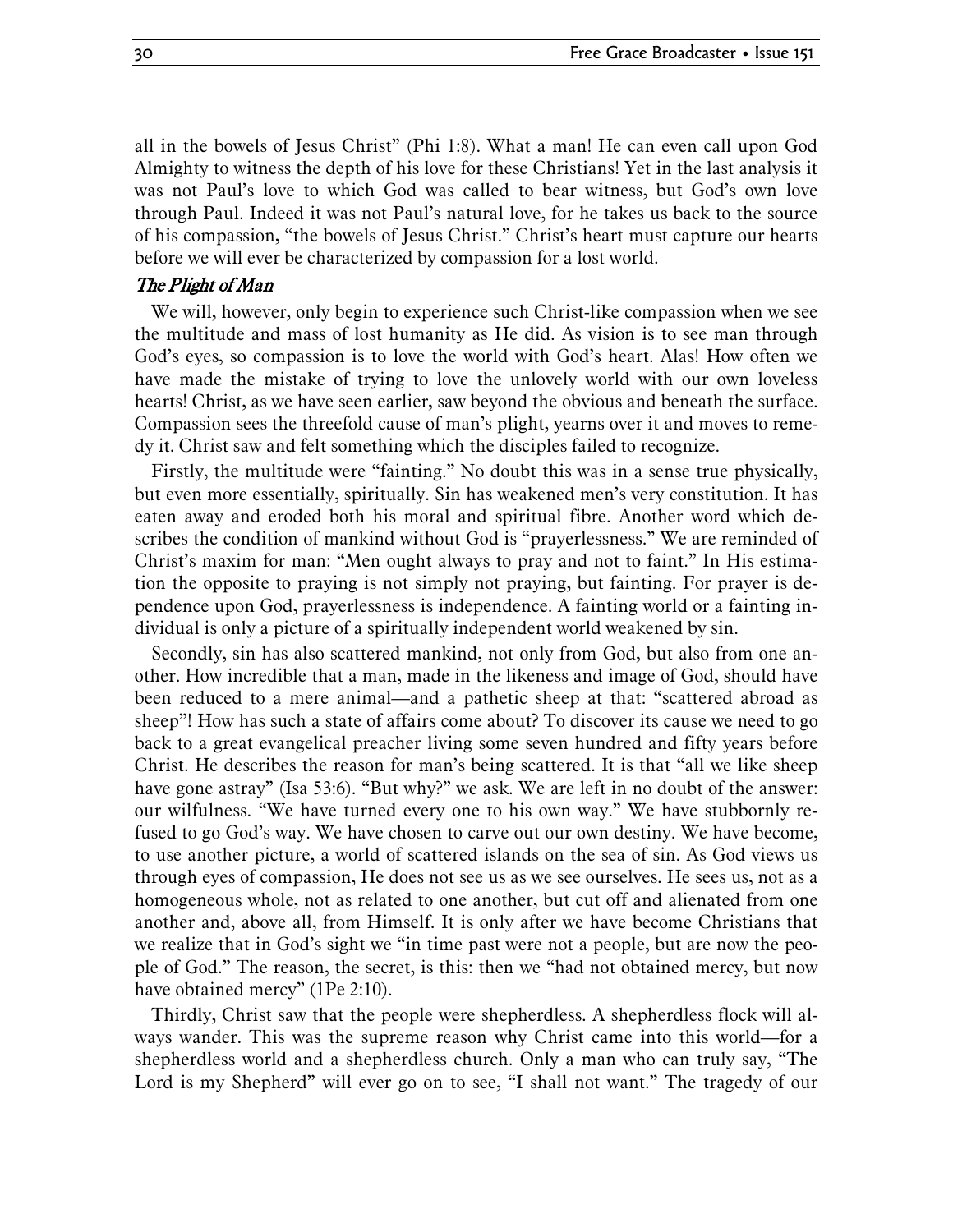world is that it does not know it has lost its Shepherd or that the Good Shepherd laid down His life for the sheep. It is also a fact that no New Testament church lacked an under-shepherd, a God-given minister. We are categorically told that the apostles appointed elders in every church (Act 14:23), and the risen Christ's gift to the church is a pastor and teacher (Eph 4:11). A pastorless and shepherdless church was an unknown entity in the New Testament. Let us realize God's heart is moved to the depths over shepherd-less congregations. May the same be true of our hearts! In fact it is wonderfully moving to recognize that the gift of the pastor or shepherd to each local church is a gift from the heart of God. What a promise to us in our day: "And I will give you pastors according to mine heart, which shall feed you with knowledge and understanding"! (Jer 3: 15).

Compassion is needed in dealing with all sinners, but the Scripture warrants our saying that it will be needed more and more by the individual Christian, minister and church of God, as we draw nearer to the end of the world. Jude reminds us of Christ's words: "There should be mockers in the last time, who should walk after their own ungodly lusts" (Jud 18). In this coming sensual age he enforces on all believers the need to build themselves up, in the sense of fortifying themselves against such pressures, by praying more than ever and keeping their lives in the love of God. Clearly no monastic exclusive separatist movement is called for. To those who have gone astray, compassion is to be the hallmark of a church in a sensuous and increasingly ungodly society. Compassionate evangelism is to be the order of the day: "And of some have compassion, making a difference" (Jud 22). Compassion will make a difference in that it distinguishes the particular sin and need of different individuals in society. Compassion not only feels for the ungodly, but fears the sins of the ungodly, as a fireman rescues the man from the burning house pulling him out as quickly as possible in case he is burnt. Our fear is of the fire of sin, so we are not only concerned to be "pulling them out of the fire" motivated by Christ-given compassion, but at the same time "hating even the garment spotted by the flesh."

Compassion is seeking to save the sinner, and beholding his plight, but never at the cost of fearing the power and contagion of sin.

Finally, a compassionate man is a man who has God-given vision and compassion for the lost. To be such a man he needs to be so close to Christ in his life that he becomes one with Him in compassion. No greater example can be found of a man whose life, belief and conscience were controlled by Christ's compassion than the apostle Paul. He can declare, "I say the truth in Christ, I lie not, my conscience also bearing me witness in the Holy Ghost, that I have great heaviness and continual sorrow in my heart. For I could wish that myself were accursed [separated] from Christ for my brethren, my kinsmen according to the flesh" (Rom 9:1-3). He reminds us of Moses' degree of burden for lost Israel when he was willing to have his name taken out of the book of life that their names might be written there in his place (Exo 32:32). So likewise Paul, who formerly hated these Jewish Christians and persecuted them unto death, has known the compassion of Christ replace the hatred of sin. He, too, is willing to be separated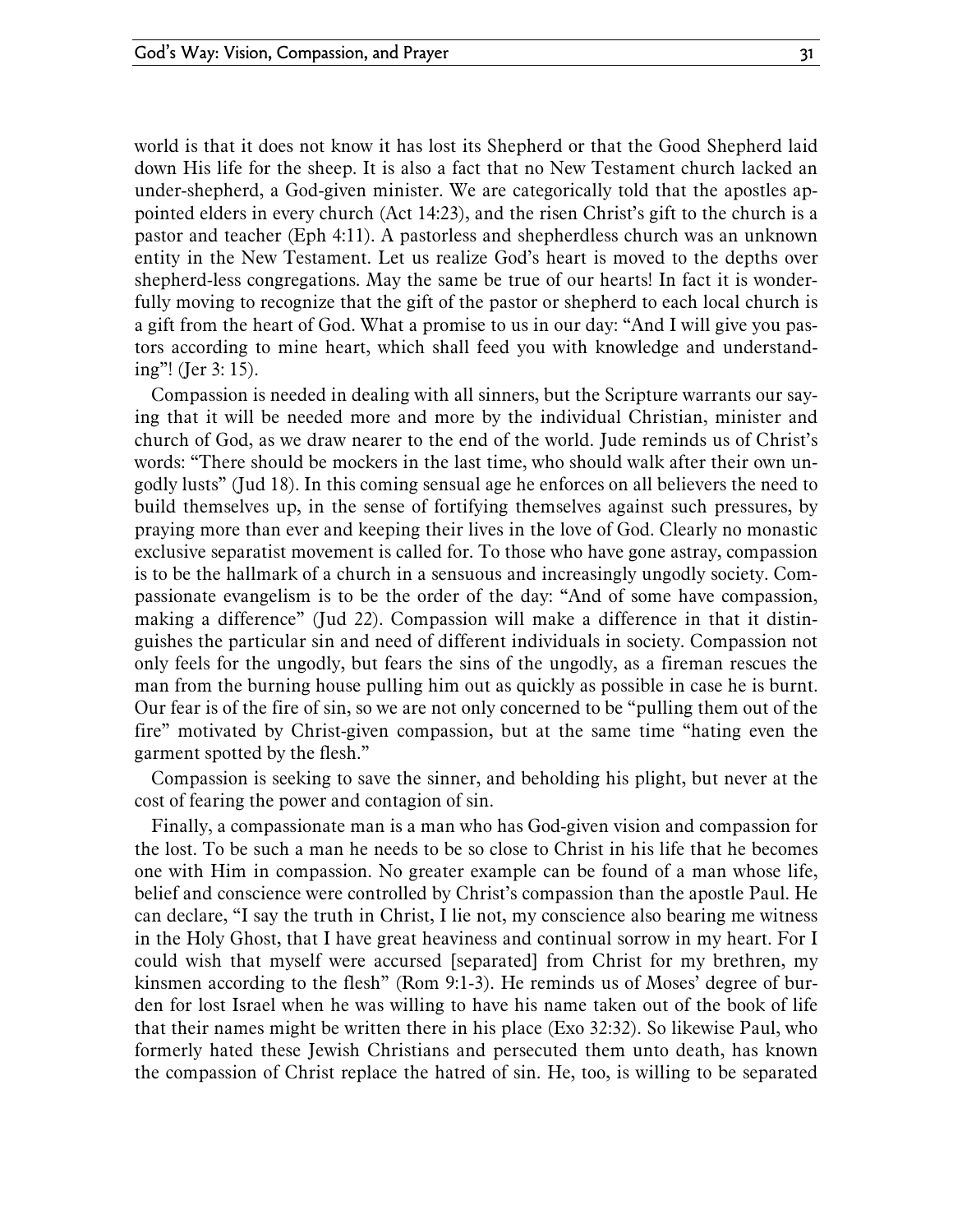from Christ and accursed for ever if it will gain their salvation. Paul shows us the complete Christian, seemingly a paradox—rejoicing and sorrowing in the same heart at the same time. He, who could "rejoice in the Lord always," could equally say, "I have great heaviness and continual sorrow in my heart" over his lost people. God give us a like heart! Then it will be written: "When they saw the multitude, they were moved with compassion."

### God-given Prayer

*"Then saith he unto his disciples, the harvest truly is plenteous, but the labourers are few"—Matthew 9:37.*

#### Prayer for workers

Firstly, we need a God-given burden of prayer for workers. We are so moved by Christ's description of lost humanity perishing before our once blinded eyes that, as we open them to see the fields white already to harvest, we feel the next step is obvious: it is to go and preach the gospel immediately and recruit others to join us. Such is the inspiration of Christ's vision of, and compassion for, the lost, that we wait in eager expectation for the command to go and preach. Yet the command never comes. Not, that is, the command to preach to the lost, but the command to pray: "Pray ye therefore the Lord of the harvest, that he will send forth labourers..." The reason for prayer is because the number of souls waiting to be harvested far outnumbers the labourers. For in Christ's estimation, "the harvest truly is plenteous, but the labourers are few." How pathetic, and yet how challenging, that the needy souls waiting to be saved in our world far outnumber the preachers and workers of the gospel! Yet prayer is needed also because Christ alone has lordship over the harvest of lost souls. What an encouragement to know that Christ is Lord not only of the church, but also of the lost! He is Lord of the harvest. For that reason alone we must pray to Him. We have seen His lordship of vision and His lordship of compassion, but we need also to see His lordship of labour.

We are called to pray to the Lord for a very special person, for a very special work: for someone who possesses the Lord's vision and the Lord's compassion, who realizes at the outset of the work of evangelism that he is overwhelmingly outnumbered by the lost. The numerical statistics of the perishing world demand that a man appreciate that the magnitude of the task is such that, without Christ, it is beyond him. How can the few reach, let alone save, the many? Particularly when we realize that they are scattered by sin across the face of the earth and are fainting in their sins without a shepherd to help them. Did not Milton cry out, "The hungry sheep look up and are not fed"? Are they not like the man by the Pool of Bethesda who for years on end had sat unnoticed, unloved and unreached? Christ was amazed he had not been saved before. The man's answer to Christ was a condemnation of the compassionless church: "Sir, I have no man…" (Joh 5:7).

What Christ is saying is that we must pray that such a state of affairs may never exist again, when the lost are waiting for years on end to be saved, and no man has the time to bother about them.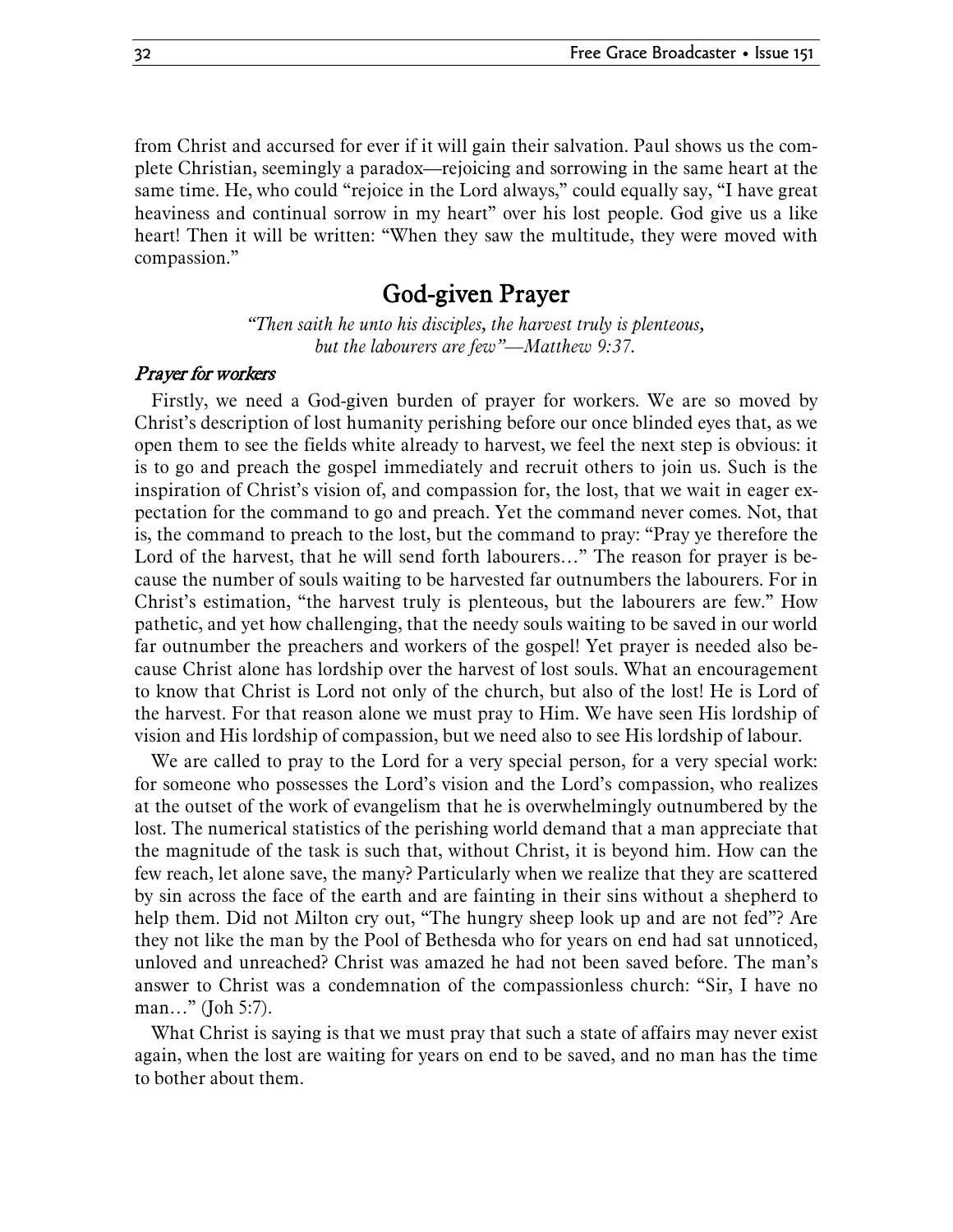It is interesting that Christ did not say the Christians are few, but the labourers are few. Often the Christians in our churches are many, but the labourers are few. We need not only to pray for more labourers, but surely that Christians will be changed by Christ into labourers among the lost. We are praying for a rare man, one who is a gift of God to the church. For, if the church could produce such men, Christ would not command us to pray for them. If Christ has promised them in answer to prayer, they will come. Yet only if we pray will evangelists and church members be sent to evangelize among the lost, young and old, of our villages, towns and cities. We need to pray for a new generation of pioneers. Is it not a case of "Ye have not because ye ask not"? But, as vision comes before compassion, so prayer follows both. A visionless and compassionless church will not be praying for labourers. However, when we begin to pray, the grace of God will lay hold upon men who will do the work of ten men or more. Such was the testimony of Paul when he surveyed his labour for lost souls. He could trace the change the grace of God made not only in his life but in his work for God and man. For he wrote, "I am the least of the apostles, that am not meet to be called an apostle, because I persecuted the church of God. But by the grace of God I am what I am; and His grace which was bestowed upon me was not in vain; but I laboured more abundantly than they all: yet not I, but the grace of God which was with me" (1Co 15:9- 10). In a sense his labours exceeded those of the rest of the disciples put together! He laboured across different continents for God, not merely in preaching and in prayer, but labouring from "house to house" night and day.

Is there not a danger today that in our churches we are praying for part-time missionaries, ministers and workers on short-term service? When did we last hear a prayer for a labourer? Dare we pray, "Send us another Paul, another Carey, another Studd"? I am frequently challenged by the picture on my study wall of an old bald-headed man in a bush jacket. He is no longer handsome, young or strong. He is "burnt out for God." His immortal words written beside his worn-out mortal body challenge me: "If Jesus Christ be God and died for me, then no sacrifice can be too great for me to make for Him." Such was the maxim of C. T. Studd.

Such men when they come from God will labour with Pauline zeal and like a woman giving birth. So Paul again can challenge us: "But it is good to be zealously affected always in a good thing, and not only when I am present with you. My little children, of whom I travail in birth again until Christ be formed in you" (Gal 4:18-19).

It seems abundantly plain that a prayerless church will not have labourers given it by God. God will trust only a prayerful church with labourers, because they will still require the prayers of the church even when God has given them back to the church. Surely we will never see a new generation of effective labourers until we see a new generation of men and women who pray effectively. We need those who, like Epaphras, will be "always labouring fervently for you in prayers" (Col 4:12). Then again in evangelism we need labourers like Epaphroditus, who was Paul's "companion in labour" and at the same time the "messenger" of the church at Philippi (Phi 2:25). Supremely we have the example of Christ Himself, who did not appoint the apostles to evangelize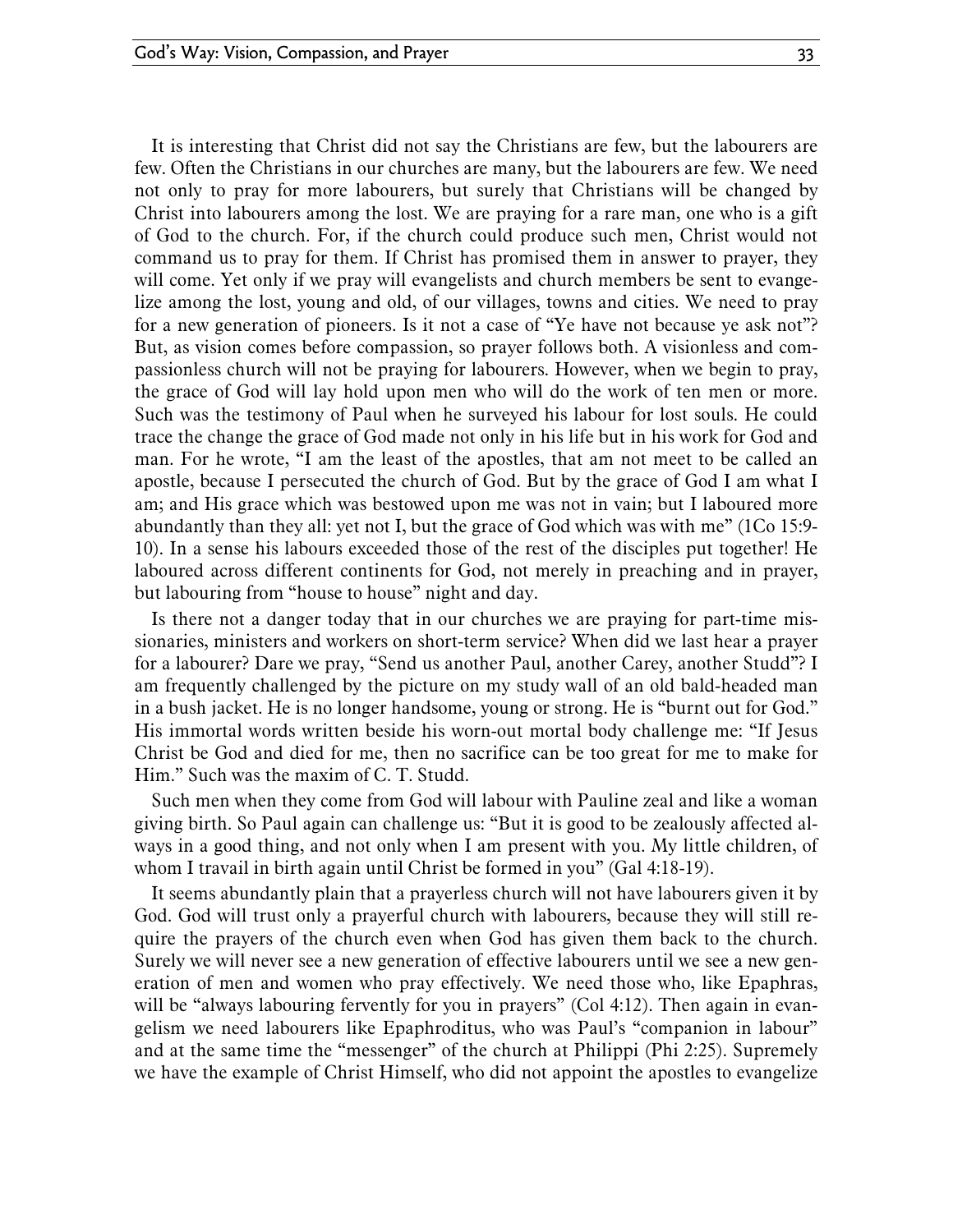the world until He had spent a whole night praying for labourers. For we read of Him, "And it came to pass in those days, that he went out into a mountain to pray, and continued all night in prayer to God." We are left in no doubt of the purpose of His allnight prayer vigil for "when it was day, he called unto him his disciples: and of them he chose twelve, whom also he named apostles" (Luk 6:12-13). These were special men: they were "the prayed-for ones of God"; they were disciples, "the taught ones of God," who became the apostles, "the sent ones of God." We, too, need to pray before we send men in God's name.

Returning to Christ's command to the church to pray the Lord of the harvest for labourers, we must add one final cautionary word. If we would pray personally for labourers it is implied that we must be willing to be one of those labourers if God so chooses us. For Matthew 10 commences, "And when he had called unto him his twelve disciples…." Clearly, if we call upon God for labourers, we must be willing to be called by God to be a labourer for the Lord of the harvest.

Why is it, we may well ask, that we give so little time to prayer in proportion to other work we do for the Lord? Is it not, in the last analysis, that in fact we do not equate prayer with work? That great missionary, James Gilmour, who laboured for God in Mongolia, came to this same conclusion: "There is a great feeling that when a man is praying he is doing nothing, and this feeling makes us give undue importance to work, sometimes even to the hurrying over or even to the neglect of prayer." Another great missionary labourer for God, Edward Payson, said it all when he declared, "If we would do much for God we must ask much of God."

Before leaving this graphic picture of the harvest field of the world, we need to see that God revealed first the field of labour and then called for prayer for workers. We need to ask the Lord to show us, in our churches, where He wants us to labour for God. How easy it is to draw up plans of operation and areas of outreach, without first asking the Lord to show us His work! Perhaps there is no greater prayer in this context than this one: "Let thy work appear unto thy servants" (Psa 90:16). There follow four further precious pithy petitions concerning that God-given field of service: "and thy glory unto their children"; then, "and let the beauty of the Lord our God be upon us"; and, in conclusion, a repeated petition, "and establish thou the work of our hands upon us; yea, the work of our hands establish thou it."

What wonderful condescension of our God! When we, His labourers, pray to Him He not only shows us the field of work for Him, and allows His beauty to rest upon us, but He puts His work into our hands. His work becomes our work. Yet we must never labour independently of God, for in answer to prayer He alone will grant us success by establishing "the work of our hands."

#### Prayer for the glory of God

If the burden of this book has been to remind us of the God-given provision for the evangelization of our lost world before it is too late, let us realize above all else that the final purpose of all our prayers and preaching is not the salvation of immortal souls, nor even the establishing of local evangelical churches, but rather the glory of God. To